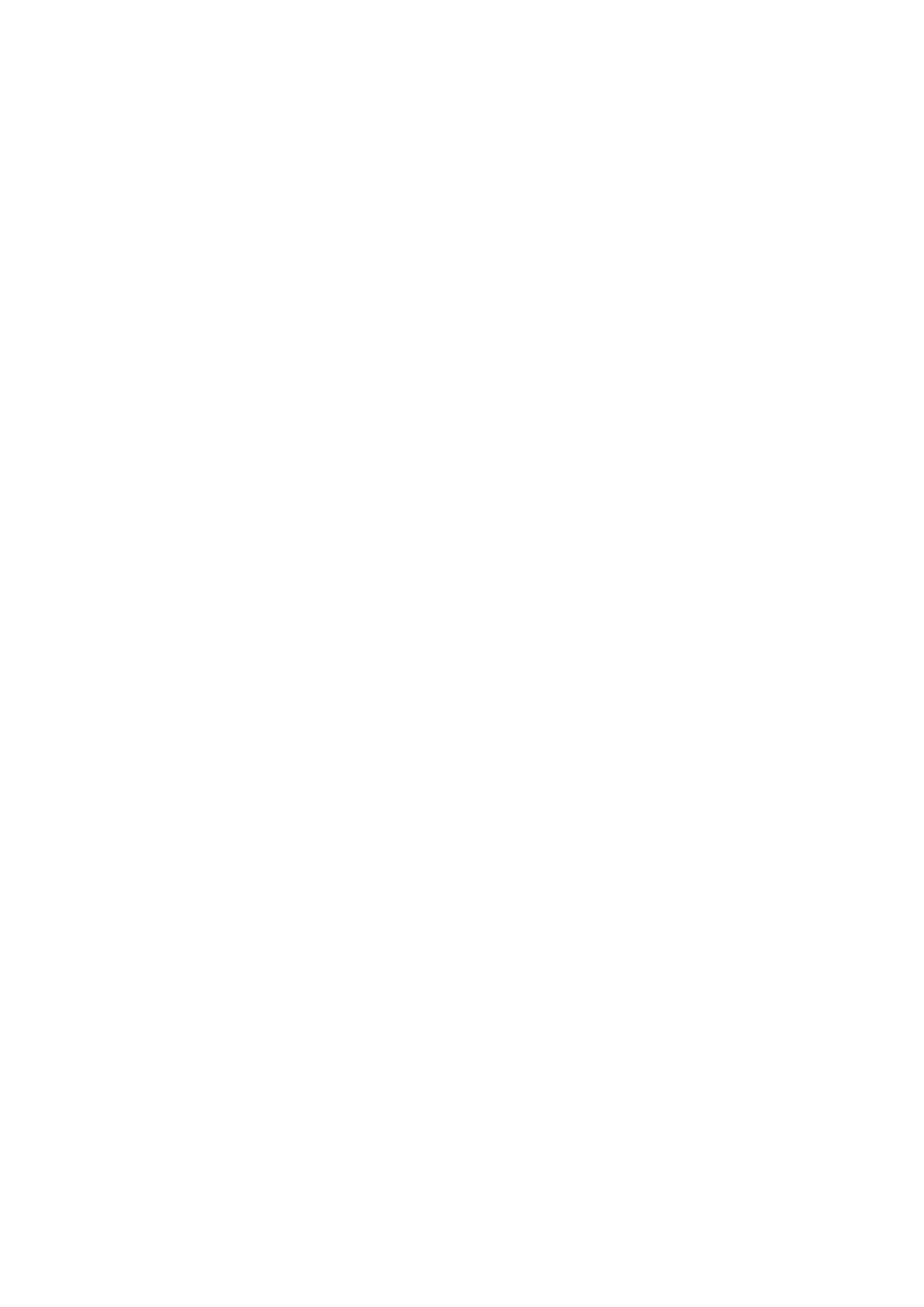تفکر و کودک، یژوهشگاه علوم انسانی و مطالعات فرهنگی دوفصلiامهٔ علمی (مقالهٔ علمی ــ پژوهشی)، سال دهم، شمارهٔ اول، بهار و تابستان ۱۳۹۸، ۱۱۱–۱۳۳

تأثیر آموزش مهارتهای مثبتاندیشی بر بھزیستی ذھنی دانش[موزان

#### سما سادات\*

شهرام واحدى\*\*

#### حكىدە

هدف پژوهش، بررسی تأثیر آموزش مهارت های مثبت اندیشی بر بهزیستی ذهنبی دانـش آموزان بود. روش پژوهش نیمه آزمایشی و از نوع پیش آزمون–پس آزمون با گـروه کنتـرل بود. نمونه پژوهش شامل ٥٤ نفر از دانش آموزان پسر پایه ششم منطقه یک شهر تهران بــود که به صورت نمونه گیری خوشه ای چند مرحله ای انتخاب و به طور تصـادفی در گـروه أزمایش (۲۷ نفر) و گروه کنترل (۲۷ نفر) جایگزین شدند. پـیش از اجـرای متغیـر مســتقل (آموزش مهارت های مثبت اندیشی)، میزان بهزیستی ذهنی گروه هـا بـا کمـک پرسشـنامه بهزیستی ذهنی دانش آموزان رن شاو اندازه گیری شد. سپس گروه آزمـایش در نــه جلســهٔ آموزش مهارت های ثبت اندیشی شرکت نمودند و آزمودنی های گروه کنترل مداخلـه ای دریافت نکردند. پس از اتمام جلسات، پس آزمون برای هر دو گروه اجرا شد. داده های به دست آمده با استفاده از آزمون های آماری تحلیل کوواریانس تجزیه و تحلیل شدند. نتــایج نشان داد که آموزش مثبت اندیشی بـر بهزیســتی ذهنــی دانــش آمــوزان تــأثیر مثبــت دارد (P< ۰/۰۰۱ ). همچنین، آموزش مثبت اندیشی باعث افـزایش ۸۹/ از تغییـرات بهزیسـتی ذهني دانش آموزان پايه ششم شده است.

<sup>\*</sup> دانشجوی دکتری روانشناسی تربیتی، دانشکدهٔ علوم تربیتی و روانشناسی، دانشگاه تبریز (نویسندهٔ مسئول)، s.sadat5626@gmail.com

<sup>\*\*</sup> استاد گروه علوم تربیتی، دانشکده علوم تربیتی و روان شناسی، دانشگاه تبریز، vahedi117@yahoo.com تاریخ دریافت: ۰۲/۱/۰۲/۰۲/۰۱، تاریخ پذیرش: ۱۳۹۸/۰۵/۱۲

Copyright © 2018, IHCS (Institute for Humanities and Cultural Studies). This is an Open Access article distributed under the terms of the Creative Commons Attribution 4.0 International, which permits others to download this work, share it with others and Adapt the material for any purpose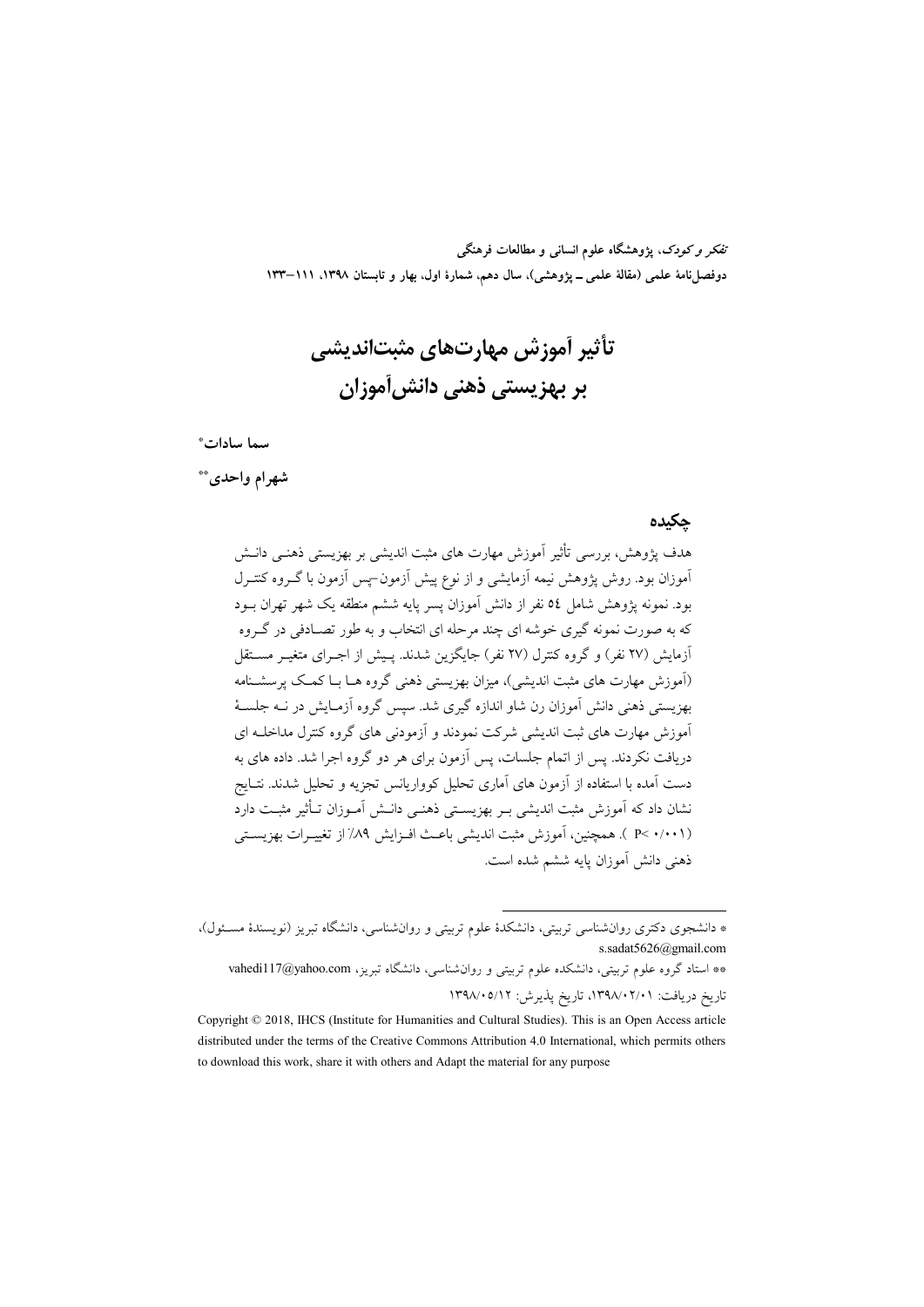**كليدواژهها:** آموزش مهارت، مثبت انديشي، بهزيستي ذهني، دانش آموزان ابتدايي.

### ۰۱ بیان مسئله

کار اصلی نظام تربیتی، تشویق دانش آموزان به سرمایه گذاری منـابع درونـی خــود (انــرژی، وقت و توجه) است (صابر و شریفی، ۱۳۹۲: ۰۷۳). از نظر میرز و دینر، بهزیستی روانشـناختی از جمله مسائلی است که در موفقیت دانش آموزان تأثیرگذار اسـت. بهزیسـتی روانشــناختی احساس مثبت و رضایتمندی عمومی از زندگی است که شـامل خـود و دیگـران در حـوزه های گوناگون خانواده، تحصیلات و نظیر این موارد می شود. افراد با احساس بهزیستی بالا بیشتر هیجانات مثبت را تجربه می کنند و از حوادث و وقایع پیرامـون خـود ارزیـابی مثبـت دارند (Myers & Diener, 2010). همچنین، سطوح بالاتر بهزیستی با مشارکت، تعامـل، تعهـد و پیشرفت تحصیلی بیشتری همراه است (Cadime, 2016).

سازه بهزیستی یکی از سازه های مطرح شده در حوزه روانشناسـی مثبـت اسـت کــه بــه لحاظ رابطه با دیگر سازه ها و همچنین به لحاظ نقشــی کــه در تبیــین بســیاری از پیامــدهای هیجانی –رفتاری دارد از اهمیت زیادی برخوردار است. سازه بهزیستی معمولاً تحـت عنـوان بهزيستي دوانشناختي (psychological well-being)، پهزيستي اجتمــاعي (social well-being) و بھزيستي ذهني (subjective well-being) مورد بررسي قرار مي گيرد (فراهــاني و محمــدخاني، ۱۳۹۰: ۱٤۱). بهزیستی ذهنی مؤلفه روان شناختی کیفیت زنـدگی اسـت و بـه عنـوان درک افراد از زندگی خود در حیطه رفتارهای هیجانی و عملکـرد روانـی و ابعـاد سـلامت روانـی تعریف شده است (بهرامیان، ۱۳۹۳؛ و نیکزادی پناه و محمـدیان، ۱۳۹۵). بهزیسـتی مفهــومی شخصی و فردی است و بر حسب ارزیابی افراد از زندگی خودشان در حوزههـای مختلـف زندگی مانند بهزیستی هیجـانی، بهزیسـتی روانشـناختی و بهزیسـتی اجتمـاعی و بهزیسـتی تحصيلي تعريف مي شـود (Sin & Dellaporta, 2011)؛ و داراي سـه عنصـر اصـلي اسـت: دو عنصر هيجاني «يعني تجربه مكرر عاطفه يا هيجان مثبت، تجربه نـامكرر و انــدك هيجــان يــا عاطفه منفي» و نيز يک عنصر شناختي « يعني ارزيابي افراد از رضايتمندي که شامل رضـايت افراد از جنبههای مختلف زندگی مثل رضایت زناشویی، رضایت شغلی، رضـایت تحصـیلی و…». ليوبوميرسكي و لايوس، مدلي تلفيقي يا التقاطي ژنتيک-شخصـيت يــا مــدل عوامــل جمعیت شناختی – محیطی را برای بهزیستی و شادمانی ارائه دادند که شامل مجموعه عوامـل ژنتیکی، عوامل و شرایط محیطی و نیز فعالیتها و تمـرینهـای ارادی و انتخـابی اسـت کـه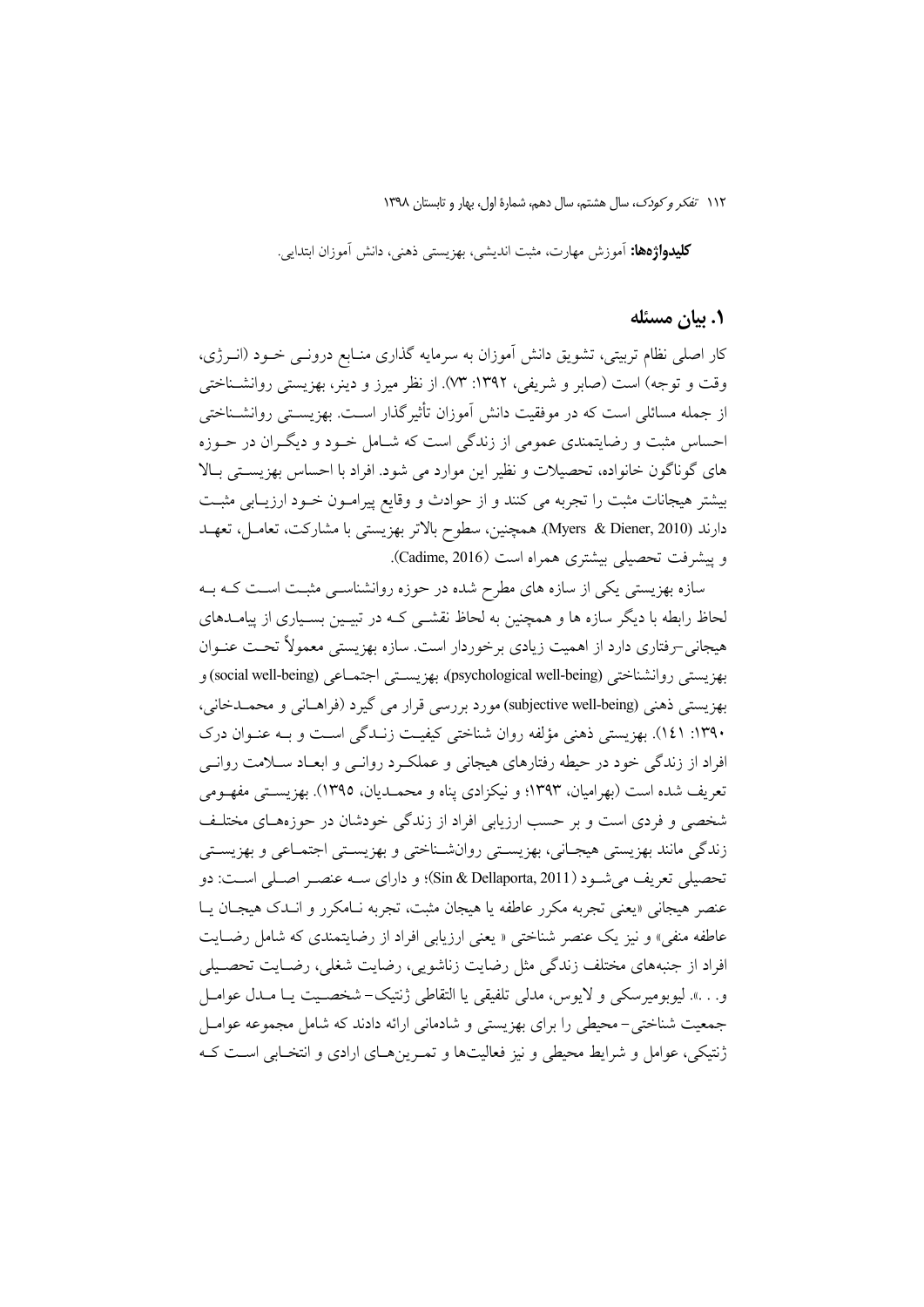طبق فرمول زیر تدوین شده است: رفتارهـای ارادی + عوامـل محیطـی + عوامـل ژنتیکـی= بهز بستر (Lyubomirsky & Layous, 2013).

دامنه حوزههای مورد بررسی در روانشناسی مثبتگرا بسیار گسترده است. بـا ایــنهمــه، با توجه به هدف اصلی اَن یعنی تقویت و بالفعل کردن توانایی های درونی و رضایت بخــش تر کردن زندگی و خشنودی و سعادتمندی آن، سه حوزه از تجربههای اَدمی موردتوجه ایــن گرایش است. سلیگمن، استین و داکورث این حوزههای سـهگانـه را در سـه سـطح ذهنـی، رفتاری و گروهی چنین آوردهاند:

۱– روانشناسی مثبتگرا در سطح ذهنی به حالتهای ذهنی (subjective states) مثبـت یــا هیجانهای مثبت از قبیل خشنودی، شادی، رضایت از زندگی، آرامش، عشـق، صــمیمیت و سرور و فرح می یردازد. حالتهای مثبت ذهنی همچنین شامل افکار سازنده دربـاره خــود و آينده نيز مي شود، حالتهايي چون خوش بيني و اميد. ايــن حالــتهــا همــين طــور احســاس انرژی، نشاط و سرزندگی و اعتمادبهنفس یا اثرات هیجانهای مثبتی چــون خنــده را هــم در بر می گیر ند.

۲– در سطح رفتاری، روانشناسی مثبتگرا بر مطالعه صـفات فـردی مثبـت یـا الگوهــای رفتاری مداوم و پایداری که در طی زمان در افراد دیده میشود، معطوف می شود.

۳– در سطح گروهی، روانشناسی مثبتگرا بـر ایجـاد، رشــد و کمــال و ابقــای نهادهــای مثبت اشاره دار د(Seligman et al, 2011).

بهزیستی ذهنی سازه ای سه بعدی است که در آن مؤلفه اول بـا رضـایت افـراد از جنبـه های مختلف زندگی (شغل، پدر و مادر، ازدواج) در ارتباط بوده و جنبـه شــناختی بهزیســتی ذهني نام دارد. دو مؤلفه ديگر بهزيستي ذهني، عاطفه مثبت و منفي بوده كه واضح تر و كلــي تر هستند و تجارب عاطفي روزانه را توصيف مي كنند (Tsaousis et al, 2007).

هدف روانشناسی مثبتگرا آغاز تغییر در نوع پرداخـت روانشناسـی، از اشــتغال خــاطر صرف به بدترین امور در زندگی به پرداختن به شرایط مثبت است (Seligman et al, 2011). لایوس و دیگران معتقدند روانشناسان مثبتگرا متعهدند تا عواملی را بررســی کننــد کــه بــه افراد، خانوادهها و جوامع اجازه میدهد تا رشد کرده شکوفا شوند و بـه شـکلی بهینــه عمــل  $(Lavous et al. 2014)$   $\exists$ 

از جمله مداخلات روانشناسی مثبت گرا که می تواند بر بهزیستی ذهنـی دانـش آمـوزان مؤثر باشد، اَموزش مهارت مثبت اندیشی ِ است. مهارت مثبت اندیشی شــامل اَمــوزش فکــر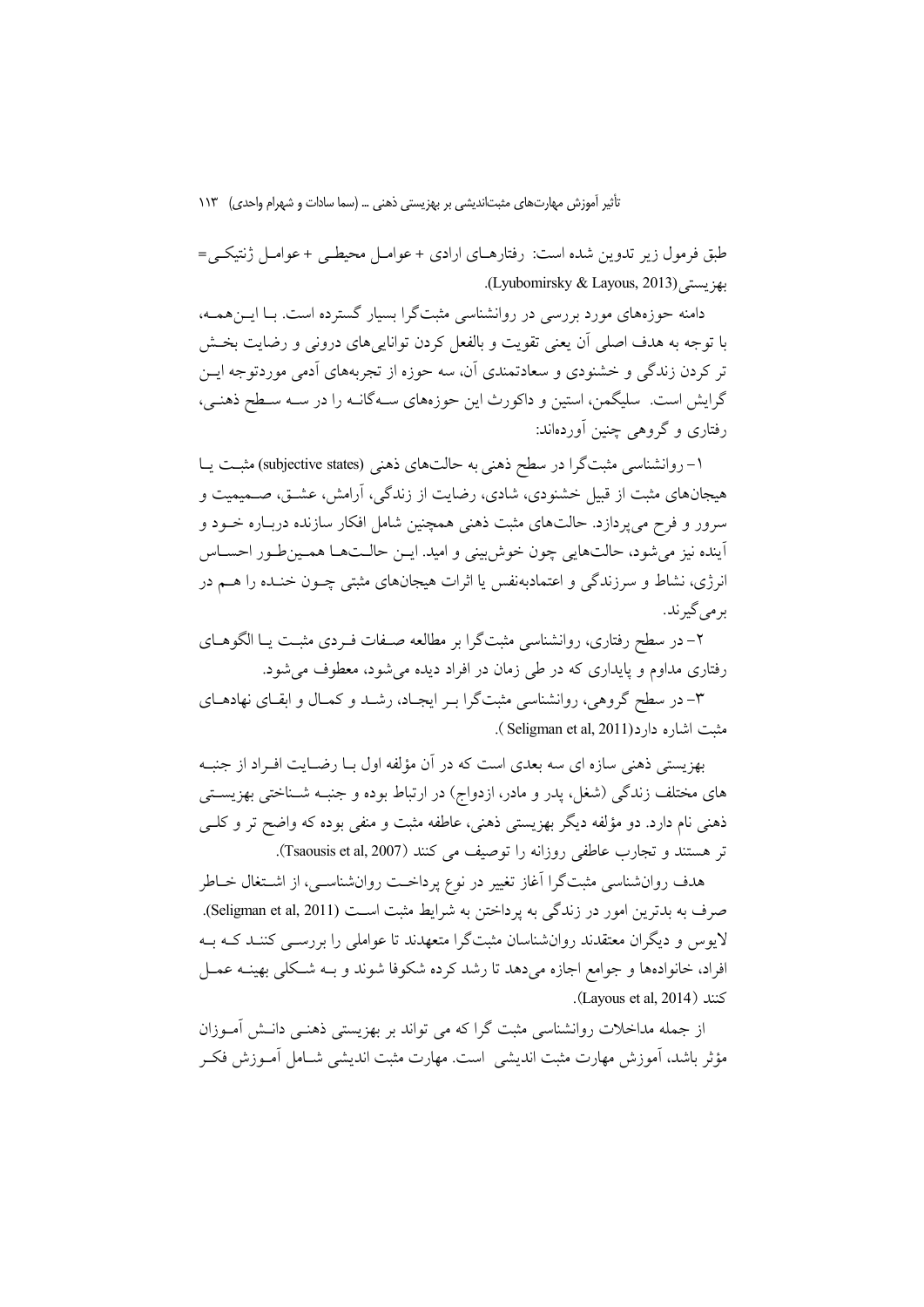کردن به صورت متفاوت هم راجع به حوادث و داشته های مثبت و هم راجع به حــوادث و داشته های منفی و ارزش نهادن بــه ایــن داشــته هــا اســت. در آمــوزش شــادکامی و مثبــت اندیشی، افراد تشویق می شوند تا تجربه های مثبت و خــوب خــود و نقــاط قــوت خــود و زندگی شان و دیگران و نیز توانایی های بـاالقوه خـود را بـاز شناسـند و نقـش آن هــا را در افزایش و ارتقای احترام به خود و عزت نفس و بهبود زندگی شبان بازشناسبایی کننید و بیا این حال، توانایی شناخت جنبه های مثبت دیگران را کسب کنند. آنان همچنین مبی آموزنــد تا در جهان موضعی فعال اتخاذ کنند و زندگی خود را شخصاً شکل دهند، نــه ایــن کــه هــر آنچه بر سرشان می آیـد را بـه گونـه ای منفعلانـه بیذیرنـد (Seligman & Csikszentmihali) (2014 در این رویکرد با تأکید بر این که: "تمام بچه ها مهم هستند" (Sonnet, 2010)، تأکیـد بر استعدادها و توانایی ها، بهینه سازی شادی ها، توجه و تمرکز کـردن بیشــتر بــه مســایل و احساسات مثبت و منع کردن احساسـات منفـی از ورود بـه حیطـه ی شخصـی، و افــزایش ارتباطات مثبت که یکی از مبانی رویکرد مثبت نگر است، می توان بـر ســلامت افــراد تــأثیر مثبتی گذاشت (Wood & Joseph, 2010)؛ و افراد می توانند با کم کـردن از اســترس هــا و در جهت شکوفایی توانمندی هایشـان بـه سـمت زنـدگی ای شـاد و سـالم تـر حرکـت کننـد (نیکزادی پناه و همکاران، ۱۳۹۵). آموزش کار تیمی و انجام فعالیتهای گروهـی منجـر بــه توسعه نیازهای شایستگی، دلبستگی بــه محـیط مدرســه، افــزایش اســتقلال و بهبــود تعامــل عاطفي دانش آموزان مي گردد (Wang et al, 2015). ارائه يک هويت مثبت بــه کودکــان بــراي موفقیت در آینده، مهم تر از هر چیز دیگری در کلاس درس می باشد (سانت، ۲۰۱۰).

سطوح بالاتر بهزيستي يا مشاركت، تعامل، تعهـد و پيشـرفت تحصـيلي پيشـتري همـراه است. بهکارگیری الگوهای بهزیستی سبب افـزایش خـوش.بینـی، لـذت بـردن از زنـدگی تحصیلی، مشارکت، امید و شادی می شود؛ در نتیجه دانـش آمـوزان در آینـده تحصـیلی بــا مشكلات كمتبرى مواجبه مبي شيوند @Gilman et al, 2009; Zabala et al, 2016; Cadime & Pinto, 2016) و باید در مدارس مورد توجه قرار گیرد (گـل پـرور و دیگـران ۱۳۹۱). تـأثیر آموزش مثبت نگـری بـر حالـت هـای روانشـناختی مثبـت، پیشـرفت تحصـیلی و کـاهش اضطراب در پژوهش های پیشین داخلی(صادقی و دیگران، ۱۳۹۵؛ آلبویه و دیگران، ۱۳۹۵؛ رحيم آبادي و ديگران، ١٣٩٤) و خــارجي ,Shoshani & Slone, 2017; Wolters & Rosental) 2000; Waters, 2011; Wang & Eccles, 2013; Walburg, 2014; Zabala et al., 2016; Shankland & Rosset, 2017) نشان داده شده است.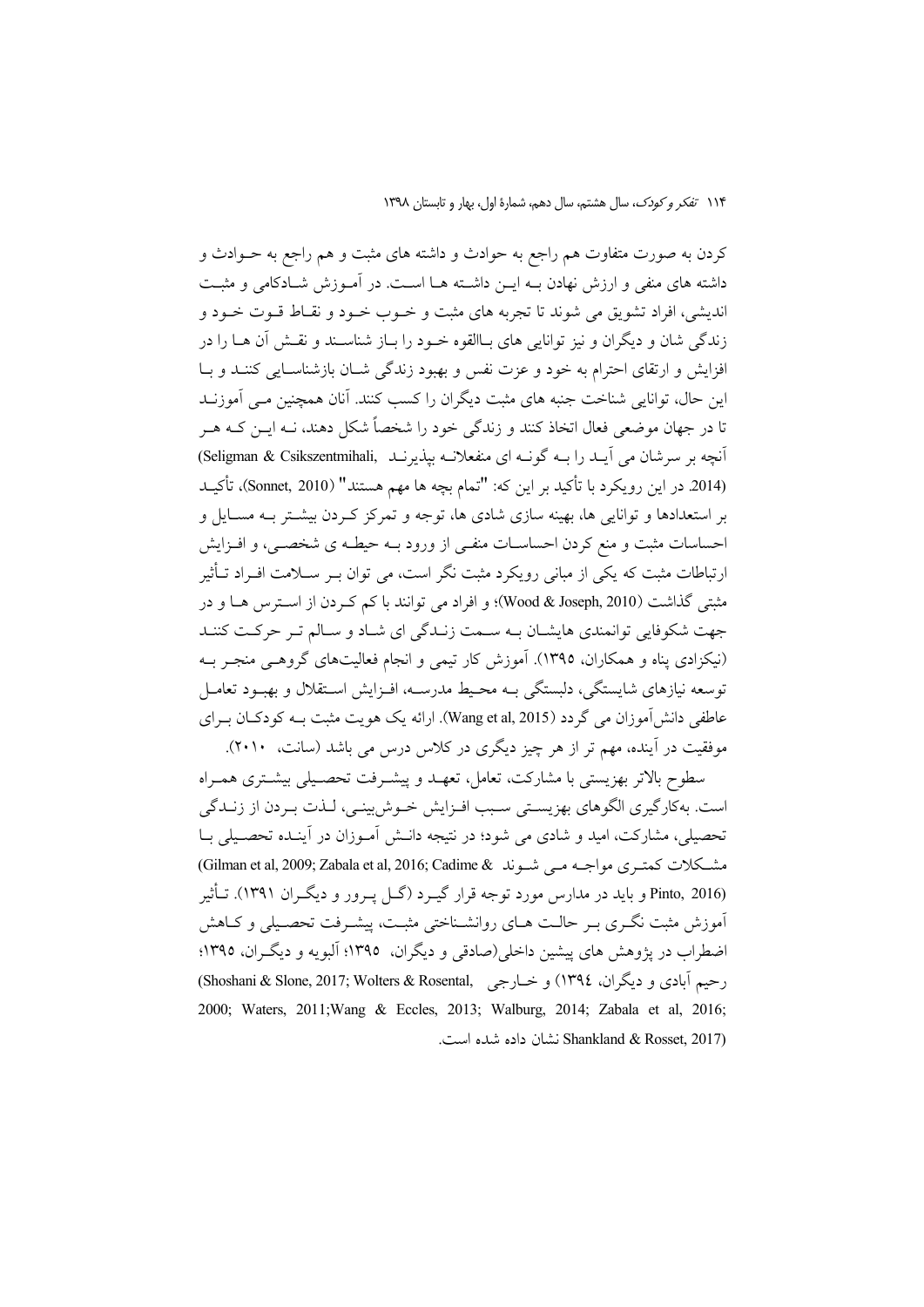همچنین، نداشتن بهزیستی و درگیری تحصیلی می تواند باعث افت تحصـیلی و تـرک تحصيل شود (Ravishankar & Pan, 2008). با توجه به شيوع بـالاي مشـكلات روانشـناختى در دانش آموزان و میزان بالاتر اختلالات رفتاری در پایه های تحصـیلی اول و پـنجم (یعنـی همان ششم در نظام آموزشی فعلـی) و یسـران (نسـبت بــه دختـران) (نجـاتی، ۱۳۹۱: ۱۲۲: جلیلیان و دیگران، ۱۳۹۱: ۲۲؛ برجعلبی و دیگران، ۱۳۹۰: ۱)، پـژوهش حاضـر از اهمیـت زیادی برخوردار است. در این پژوهش، سئوال زیر مورد بررسی قرار گرفت: "آیــا شــرکت در برنامه مثبت اندیشی باعث افزایش بهزیستی ذهنی در دانش آموزان پسر پایــه ششــم مــی شه د؟"

## ٢. روش تحقيق

پژوهش حاضر یک پژوهش از نوع نیمه آزمایشی و طرح پیش آزمون–پس آزمون بــا گــروه کنترل است که در سال تحصیلی ۹۸–۱۳۹۷ در بین دانش آموزان پسـر پایــه ششــم مــدارس منطقه یک شهر تهران با هدف تعیین تأثیر آموزش مثبت اندیشی بـر بهزیســتی ذهنــی دانــش أموزان انجام شده است.

## ۱.۲ جامعه، نمونه و روش نمونه گیری

جامعه آماری پژوهش شامل تمام دانش آموزان پسر پایه ششم منطقه یک شهر تهران مــی بــا شد که به علت عدم امکان انتخاب تصادفی، دو مدرسه از مـدارس ایــن منطقــه بــه صــورت نمونه در دسترس انتخاب شده و دانش آموزان یک مدرسه به عنوان گروه آزمایش (۲۷ نفـر) و مدرسه دیگر به عنوان گروه آزمایش (۲۷ نفر) تعیین شد.

## ۲.۲ ابزار جمع آوری اطلاعات و روایی و پایایی ابزار

در پژوهش حاضر برای سنجش بهزیستی ذهنی دانش آموزان از پرسشـنامه بهزیسـتی ذهنـی دانش آموزان (SSWQ) استفاده شد. این یرسشنامه بـه منظـور تکمیــل یرسشــنامه بهزیســتی ذهنی دانش آموزان بر مبنای اصول یایه ای کـلارک و واتســون (Clark and Watson) توسـط رن شاو در سال ۲۰۱٤ ساخته و توسعه داده شـد. پرسشـنامه دارای ۱٦ آیـتم مـی باشـد کـه بهزیستی ذهنی را به صورت سازه ای چهار بعدی اندازه گیری می کنـد. عامـل هــا عبــارت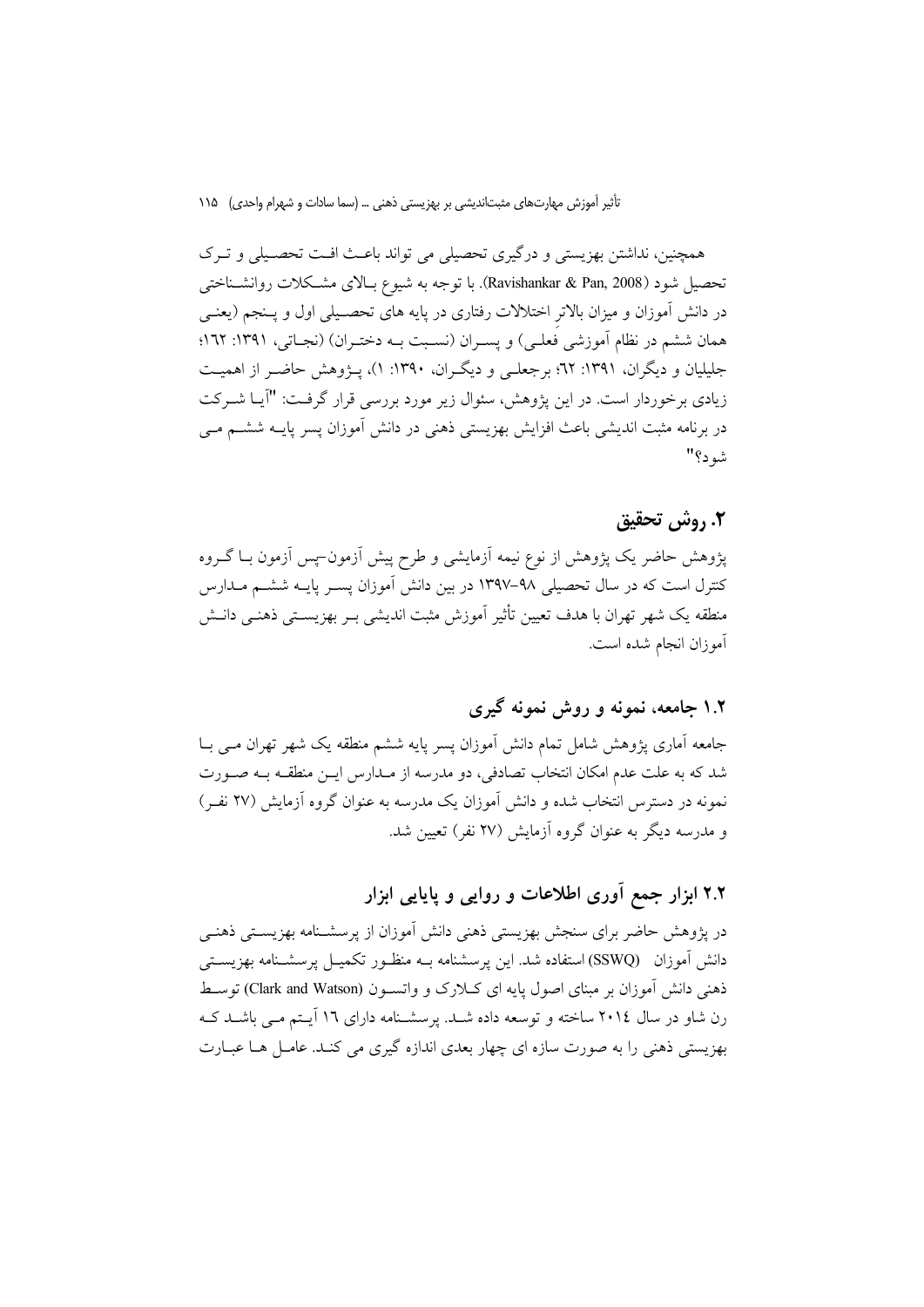بودند از: ارتباط با مدرسه (گويه هاي ١، ٢، ٣ و ٤)، لذت از يادگيري (گويـه هـاي ٥، ٦، ٧ و ۸)، اهداف آموزشی (گوب هبای ۹، ۱۰، ۱۱ و ۱۲) و کارآمیدی تحصیلی (۱۳، ۱۶، ۱۵ و ١٦). این ابزار بر روی یک طیف لیکرت چهار گزینـه ای از ١= تقریبـاً هرگــز تــا ٤= تقریبـاً همیشه قرار دارد. ضریب اعتبار این ابزار توسط سازندگان با استفاده از روش آلفای کرونبــاخ برای کل آزمون ۸٦/۰ و هر کدام از خرده مقیاس ها شامل: ارتباط با مدرســه ۰/۷۲، لــذت از یادگیری ۰/۷٤، اهداف آموزشی ۰/۷۲ و کارآمدی تحصیلی ۰/۷۸ به دست آمـد ( Renshaw, 2014). یافته های یژوهش اکبری بلوطبنگان و دیگران، بیانگر این است کـه نسـخه فارسـی یرسشنامه بهزیستی ذهنی از خصوصیات روانسنجی قابل قبولی برخوردار است و مبی تبوان از آن به عنوان ابزاری معتبر در پژوهش های روانشناختی استفاده کرد (اکبـری بلوطبنگــان و ديگران، ١٣٩٤: ٤٥).

### ۳.۲ د وش اجرا

برای اجرای پژوهش حاضر، ابتدا با مراجعه بــه اداره آمــوزش و پــرورش منطقــه پــک شــهر تهران و انجام هماهنگی با مـدیران مـدارس و توجیــه طـرح و آشــنایی بــا اهــداف و رونــد یژوهش، پرسشنامه ها به منظور اندازه گیری بهزیستی ذهنی توسیط دانیش آمیوزان تکمیل شدند (پیش اَزمون). یکی از کلاس ها به عنوان گروه اَزمـایش و دیگـری بــه عنــوان گــروه کنترل انتخاب شد. دانش آموزان گروه آزمایش نه هفته، هفته ای یک جلسه ۹۰ دقیقــه ای در جلسات آموزش مهارت های مثبت اندیشی شرکت کردند. در هر جلسه آموزشی بـه گـروه آزمایشی تمرین هایی ارائه می شـد و از آن هـا در خواسـت مـی شـد کـه در فاصـله بـین جلسات تمرين ها را انجام داده و جلسه بعد گزارش دهند. بعد از اتمام جلسـات آموزشـي، یرسشنامه بھزیستی ذہنی مجدداً توسط گروہ ازمایش و کنتـرل تکمیـل شــد (پــس آزمــون). محتوای جلسات آموزشی در جدول ۱ نشان آمده است.

اهداف وخلاصه جلسه جلسه موضوع -<br>اَشنایی با اعضا– توضیح پیرامون جلسات–بحث در مورد خویشتن معارفه–مقدمه– آشنایی با پنداره– توضیح و تعریف در مورد مثبت نگری– تکلیف شناسایی نقاط مفهوم مثبت نگرى–انجام او ل ارزيابي اوليه قوت و ..

جدول ۱. محتوای جلسات آموزشی مثبت نگری به تفکیک جلسات (کوئیلیام، ۱۳۸۶)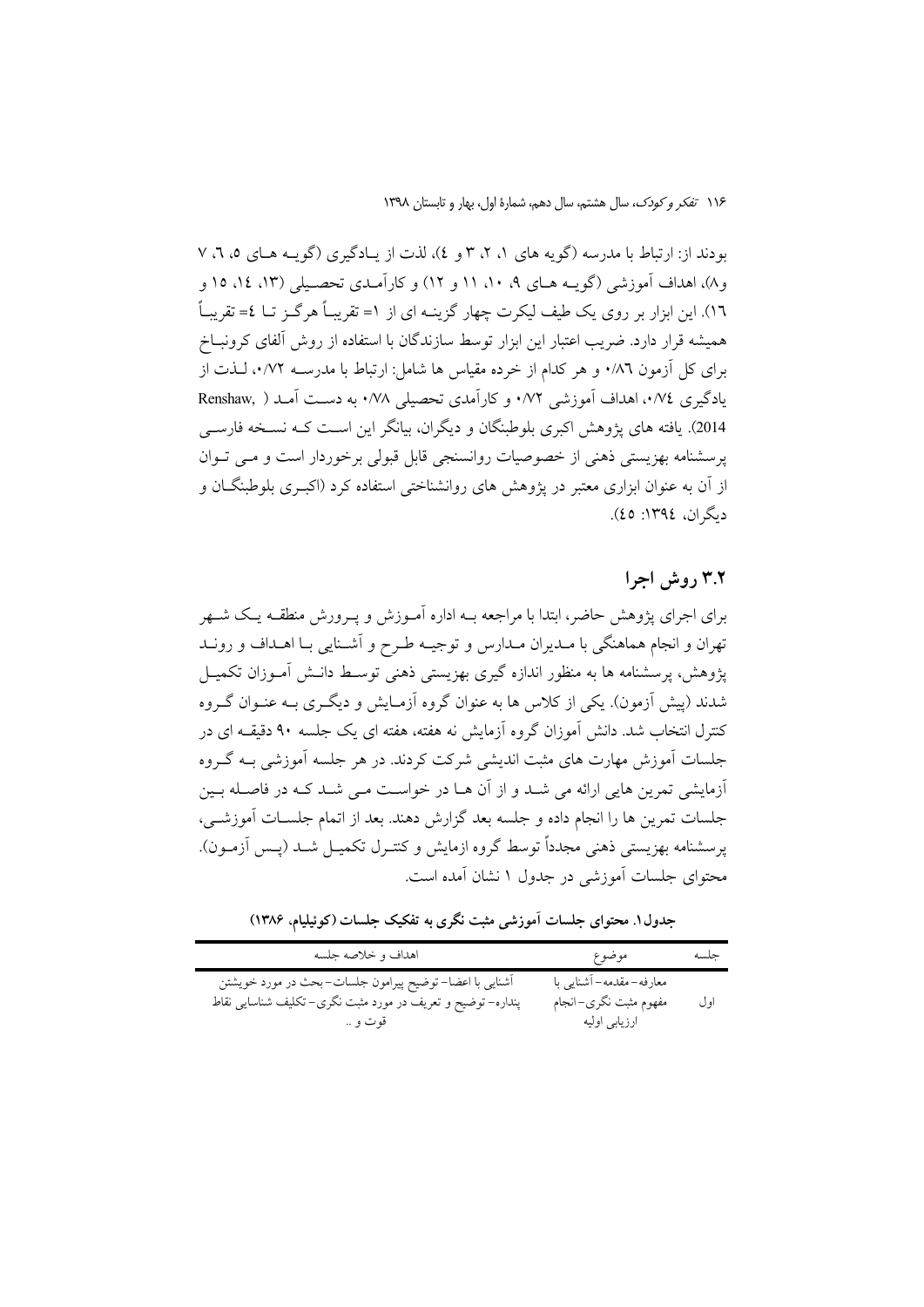| مرور تکالیف مربوط به شناسایی نقاط قوت–بحث در مورد مفهوم ودایره<br>شادکامی– مرور فن های شادکامی (تغذیه سالم، ورزش، تغییر سبک<br>نگرش و سبک زندگی-رفتار نوع دوستانه– توسعهروابط اجتماعی و<br>…)–گفتگو در مورد موانع توسعه روابط اجتماعی–کاربردی کردن مهارت<br>های مربوط به افزایش شادکامی تا جلسه بعد– تمرین و توسعه روابط<br>اجتماعی و … | أموزش مهارت هاى شادكامى<br>و پیرامون اجتماعی بودن | دوم   |
|-----------------------------------------------------------------------------------------------------------------------------------------------------------------------------------------------------------------------------------------------------------------------------------------------------------------------------------------|---------------------------------------------------|-------|
| مرور تمرین و تکلیف های مربوط به جلسات قبل−بحث گفتگو بااعضا<br>در مورد بخشش، فرایند آن و تمرین نوشتن نامه بخشش-دستورالعمل<br>برای نوشتن نامه بخشش برای جلسه بعد و …                                                                                                                                                                      | معرفي مدل فرايند بخشودكي                          | سوم   |
| مرور تمرین های جلسات قبل-تبیین مفهوم، فواید و روش های ابراز<br>قدردانی و سپاسگزاری– دادن تکلیف از جمله نوشتن نامه سپاس و …                                                                                                                                                                                                              | معرفى مفهوم قدرداني                               | چهارم |
| مرور تکالیف جلسات قبل (از جمله نامه سپاس و …)–بحث پیرامون<br>مفهوم و فواید خوش بینی–معرفی مدل ABCDE–ارائه تکالیف–بحث<br>پیرامون معنی و مفهوم منبع کنترل–ارائه مثال در مورد شیوه تشخیص<br>سبک اسناد                                                                                                                                      | تبيين خوش بيني (منبع كنترل<br>افراد)              | پنجم  |
| مرور تکالیف مربوط به جلسات قبل (از جمله تمرین های خوش بینی<br>اسناد)–بحث در مورد مفهوم و اهمیت امید–کمک به اعضا برای تقسیم<br>کردن زندگی به حیطه های مختلف و …– دادن تکلیف به اعضا برای<br>تعیین کردن اهداف برای هر حیطه زندگی (ساختاربندی و هدف)-کمک<br>به اعضا جهت شناسایی موانع رسیدن به اهداف و شیوه برطرف کردن                     | معرفی مفهوم امید و امید<br>افزايي (هدفمندي)       | ششم   |
| مرور تمرین های جلسات قبل (ساختاربندی اهداف، تعیین اهداف آتی)–<br>تبیین مفهوم و فواید عزت نفس و خودکارآمدی– تبیین راهبردهایی برای<br>ارتقای عزت نفس و خودکارآمدی و راهبردهای کنار آمدن مثبت (مثل<br>حل مسئله، حمایت اجتماعی، چارچوب بندی مجدد، کسب مهارت)-<br>توجه به نقاط قوت افراد و پرورش توانمندیها                                  | عزت نفس و احساس<br>ارزشمندي- احساس<br>كارآمدي     | هفتم  |
| مرور راهبردهای افزایش عزت نفس و خودکارآمدی ارائه نمونه رفتار<br>خودکارآمد در افراد در زمان تحصیل-تبیین مفهوم و فواید معنادار بودن<br>زندگی–نقش اهداف در معنادار بودن زندگی–ترغیب کردن افراد به پیدا<br>کردن معنا در زندگی، تحصیل و رفتار اجتماعی–بحث در  مورد مفهوم و<br>اهمیت توکل به خدا                                              | معنادار بودن زندگی و توکل<br>به خدا               | هشتم  |
| تشکر از اعضا، ارائه خلاصه ای از مباحث جلسات به اعضا، تکمیل<br>پرسشنامه های پس آزمون                                                                                                                                                                                                                                                     | جمع بندى جلسات و اختتام                           | نهم   |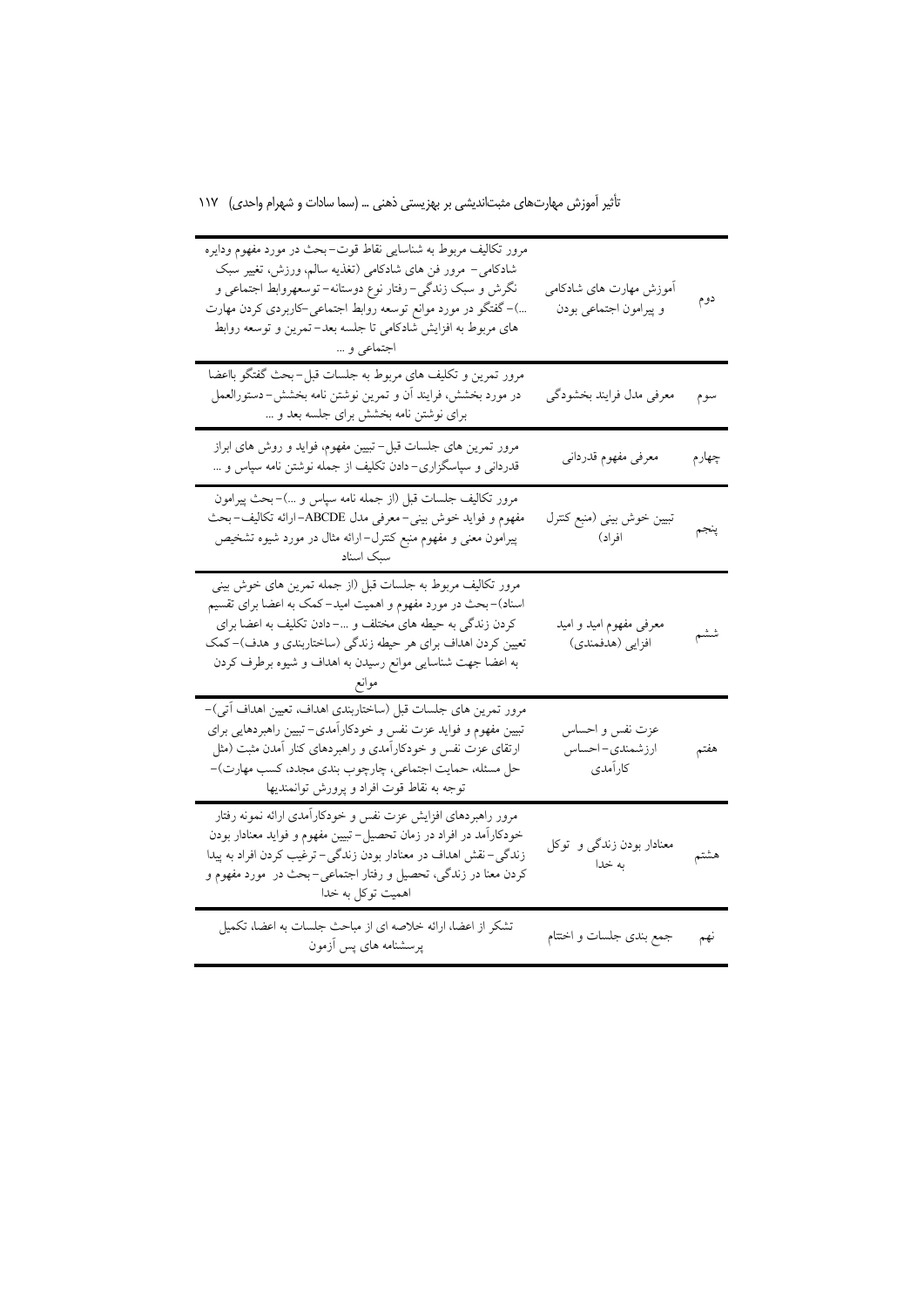## 3. يافتەهاي يژوهش

جدول ۲. توصیف نمرات آزمودنی ها در پیش آزمون و پس آزمون متغیر بهزیستی ذهنی در گروه های مورد مطالعه

| انحراف استاندارد              | ميانگين | گروه        | متغيرهاى پژوهش |
|-------------------------------|---------|-------------|----------------|
| 2/77                          | 21/2A   | گروه کنترل  | بهزيستي ذهني   |
| $\mathbf{r}/\cdot \mathbf{r}$ | EV/YY   | گروه آزمایش | پیش آزمون      |
| 2/91                          | 25/77   | گروه کنترل  | بهزيستي ذهني   |
| VY                            | 01/VV   | گروه آزمایش | پس آزمون       |

جدول ۲ میانگین و انحراف استاندارد متغیر بهزیستی ذهنـی را در پـیش آزمـون و پــس ۔<br>آزمون در دو گروہ مورد مطالعه نشان می دهد. همان گونه که ملاحظه می گـردد میـانگین و انحراف استاندارد گروه کنترل در پیش آزمون به ترتیب برابر ٤١/٤٨ و ٤/٦٦ بوده و میـانگین و انحراف استاندارد گروه آزمایش نیز در پیش آزمـون بــه ترتیـب برابـر ٤٧/٢٢ و ٣/٠٦ مــي باشد. همچنین، میانگین و انحراف استاندارد گروه کنتـرل در پـس آزمـون بــه ترتیـب برابـر ٤٢/٦٦ و ٤/٩١ بوده و ميانگين و انحراف استاندارد گـروه آزمـايش نيـز در پـس آزمـون بـه ترتیب برابر ٥١/٧٧ و ٦/١٣ می باشد.

فرضیه یژوهش: اَموزش مهارت های مثبت اندیشــی بــر رشــد بهزیســتی ذهنــی دانــش آموزان مؤثر است.

از آنجا که برای بررسی این فرضیه از طرح نیمه آزمایش با پـیش آزمـون– پـس آزمـون استفاده شده است، لذا برای تحلیل نتایج برآمـده از ایــن طـرح از روش تحلیــل کوواریــانس استفاده شد تا به واسطه ی کاربرد این روش اثرات پیش آزمون به عنوان یک متغیر تصـادفی کمکی کنترل شود. جهت استفاده از تحلیل کوواریانس، ابتدا مفروضه های ایــن روش مــورد بررسی قرار گرفته است.

# ۱.۳ پیش فرض همگنی واریانس خطا

برای بررسی این پیش فرض از أزمون لون استفاده شد. نتایج این أزمون در جدول زیر ارائــه شده است: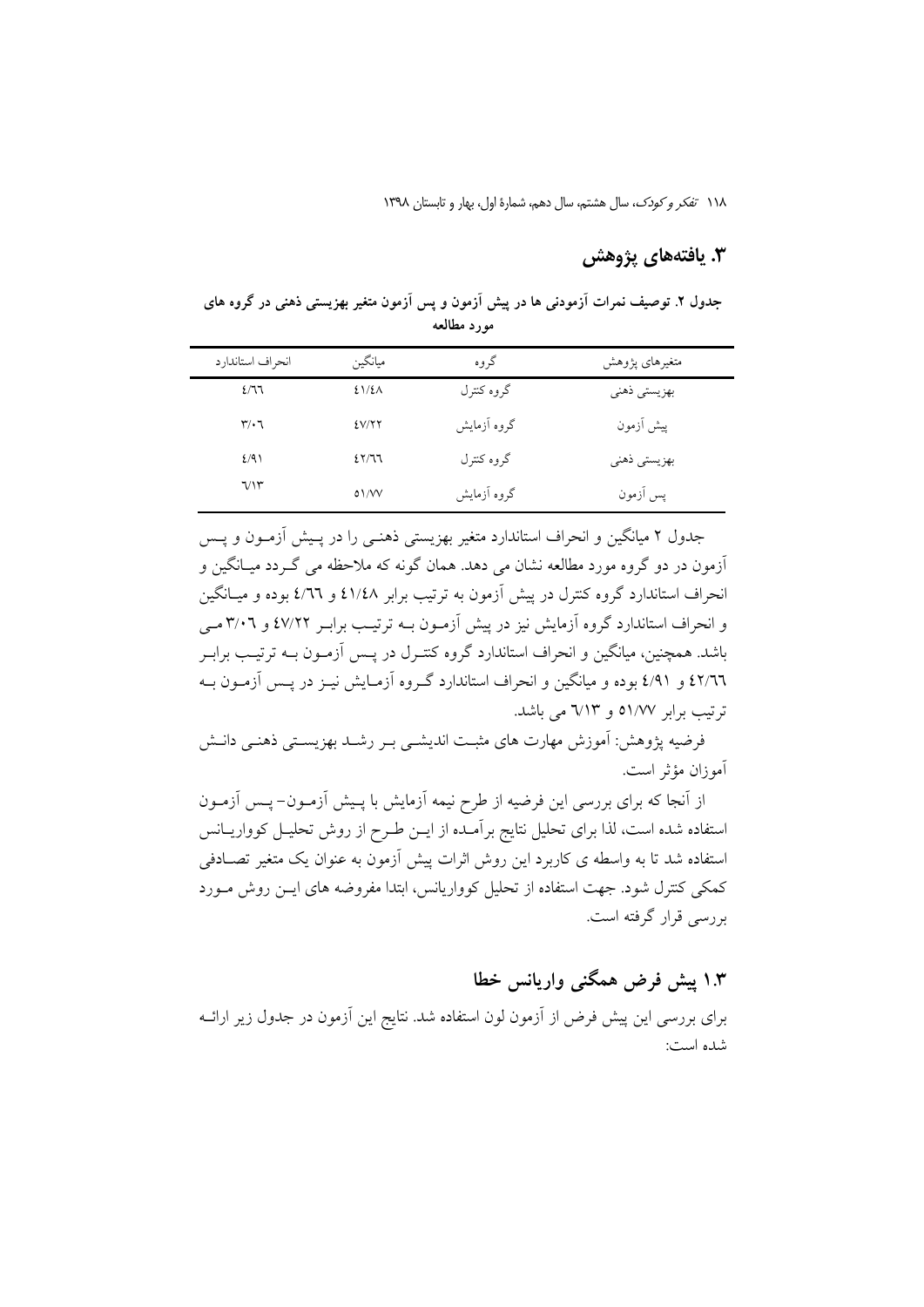|                    |     |                      | جدول ۲. نتایج آزموں لوں جهت بررسی همکنی واریانس حطا در متعیر بهزیستی دهنی |
|--------------------|-----|----------------------|---------------------------------------------------------------------------|
| سطح معنی داری      | Df2 |                      | متغير                                                                     |
| $\cdot$ / $\vee$ 1 |     | $\cdot/\cdot \wedge$ | بهزيستي ذهني                                                              |

.<br>مدول ۳ نتایج آذمون لون حصت مرسی همگذر وارمانید خطا در متغیر به ست خون

بر اساس نتایج حاصل از آزمون لون مشخص شد که گروه های مورد مطالعـه در متغیــر بهزیستی ذهنی از واریانس یکسان و همگنی برخوردارند.

۲.۳ پیش فرض همگنی اثرات تعاملی پیش آزمون و متغیر مستقل

برای بررسی این پیش فرض از برون داد اثرات تعاملی در تحلیل کوواریـانس اسـتفاده شـد. نتايج اين اثر در جدول زير ارائه شده است:

| سطح معنى<br>دارى            |     | مجموع مجذورات ميانگين مجذورات درجه أزادي |       | منابع تغييرات   |
|-----------------------------|-----|------------------------------------------|-------|-----------------|
| $\cdot$ / $\cdot$ $\cdot$ \ | Υv. | 29/0A                                    | ٤٩/٥٨ | گروه، پیش أزمون |

جدول ۴. نتایج اثرات تعاملی پیش آزمون و متغیر مستقل

مندرجات جدول ٤ نشان مي دهد كه پيش فـرض همگنــي اثــر تعــاملي در گــروه هــاي مورد مطالعه محقق شده است. چرا که مقدار F تعاملی در سطح ۰/۰۰۱ >P معنی دار نیست.

۳.۳ پیش فرض همگنی شیب های خط رگرسیون

برای بررسی این پیش فرض از برون داد نمودارهای شیب خط رگرسیون متغیرهـای وابسـته در گروه های مورد مطالعه، استفاده شد که نتایج در نمودار ۱ ارائه شده است: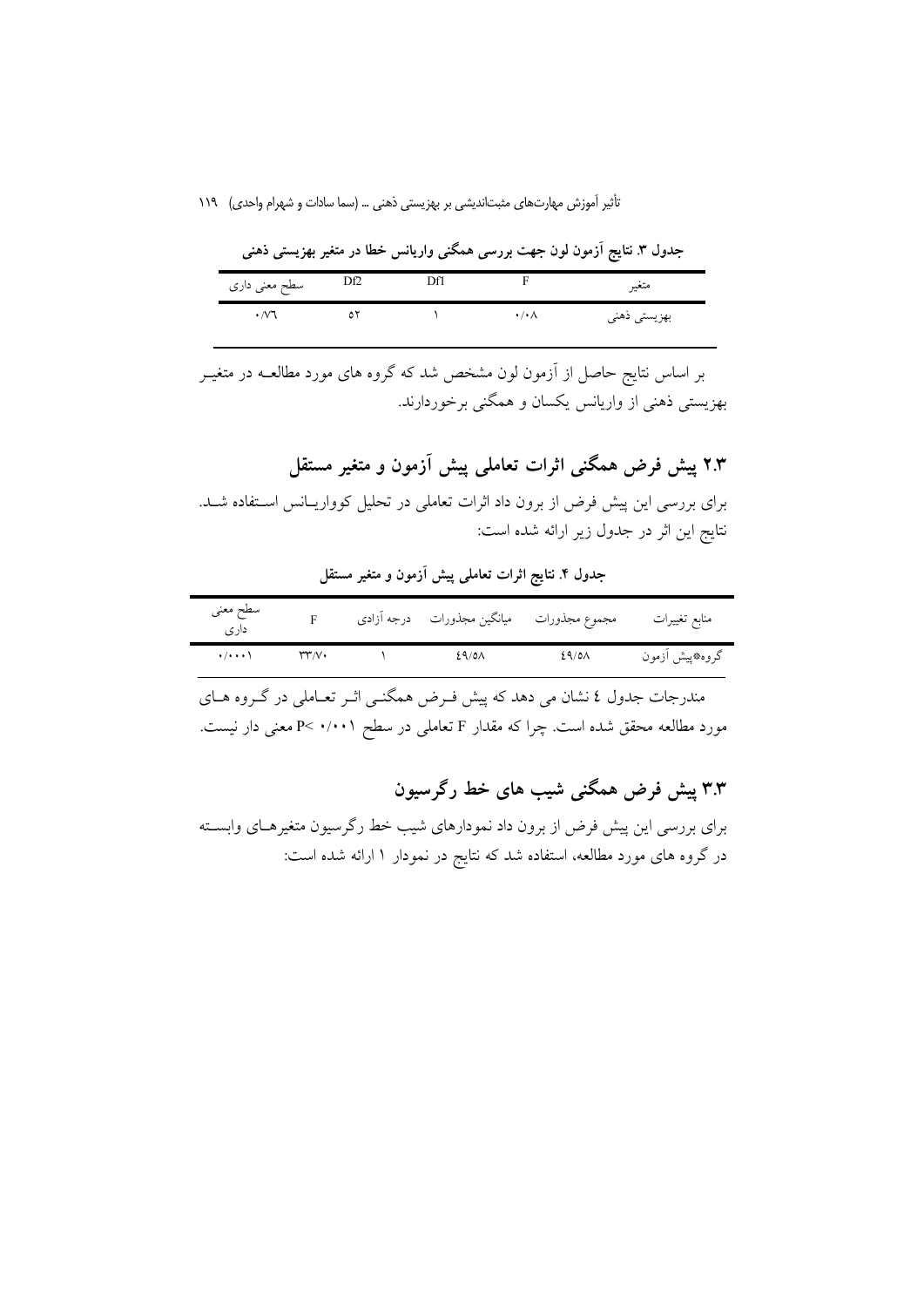

نمودار ۱: نمودار خط رگرسیون متغیر بهزیستی ذهنی

نتایج نمودار شیب خط رگرسیون نشـان داد کـه در متغیـر بهزیسـتی ذهنـی همبسـتگی نمرات پیش آزمون و پس آزمون در گروه های مورد مطالعه مثبت بــوده و بــه دلیــل مــوازی بودن خطوط رگرسیون، همگنی شیب ها محقق شده است. از آنجا که کلیه پیش فرض های تحلیل کوواریانس تک متغیره محقـق شـده اسـت، لـذا

جهت تحلیل و آزمون فرضیه پژوهش از این روش استفاده شد.

| توان<br>آماري       | مجذور<br>اتا         | معنادارى                      | آماره F                   | ميانگين<br>مجذورات          | درجة<br>آزادى | متغيرهاى وابسته   | منبع<br>تغییرات |
|---------------------|----------------------|-------------------------------|---------------------------|-----------------------------|---------------|-------------------|-----------------|
|                     | $\cdot/\circ\cdot$   | $\cdot/\cdots$                | ٥٢                        | ۱۲۵/00                      |               | بهزيستي ذهني      | پیش آزمون       |
| $\cdot/\circ r$     | $\cdot/\cdot$ $\vee$ | $\cdot/\cdot$                 | $2/\tau$                  | 19/v                        |               | ارتباط با مدرسه   | ييش أزمون       |
| $\cdot$ /99         | $\cdot/\tau$         | $\cdot/\cdot\cdot\cdot$       | Y2/9T                     | $\lambda Y/YQ$              |               | لذت از يادگيري    | ييش أزمون       |
| $\cdot/\wedge\cdot$ | $\cdot/\gamma$       | $\cdot/\cdot\cdot$ ٦          | $\wedge/\wedge$ 0         | $\gamma\gamma/\gamma$       |               | اهداف أموزشي      | ييش أزمون       |
| $\cdot/\epsilon$ .  | $\cdot/\cdot$ 0      | $\cdot/\cdot \wedge \epsilon$ | $\mathsf{r}/\mathsf{r}$ . | V۲0                         |               | كارآمدي<br>تحصيلى | پیش آزمون       |
|                     | $\cdot/\wedge$ ٩     | $\cdot/\cdots$                | ETV/TA                    | $\binom{1+\gamma}{\Lambda}$ |               | بهزيستي ذهني      | پس أزمون        |

جدول ۵ نتایج تحلیل کوواریانس تأثیر آموزش مثبت اندیشی بر بهزیستی ذهنی دانش آموزان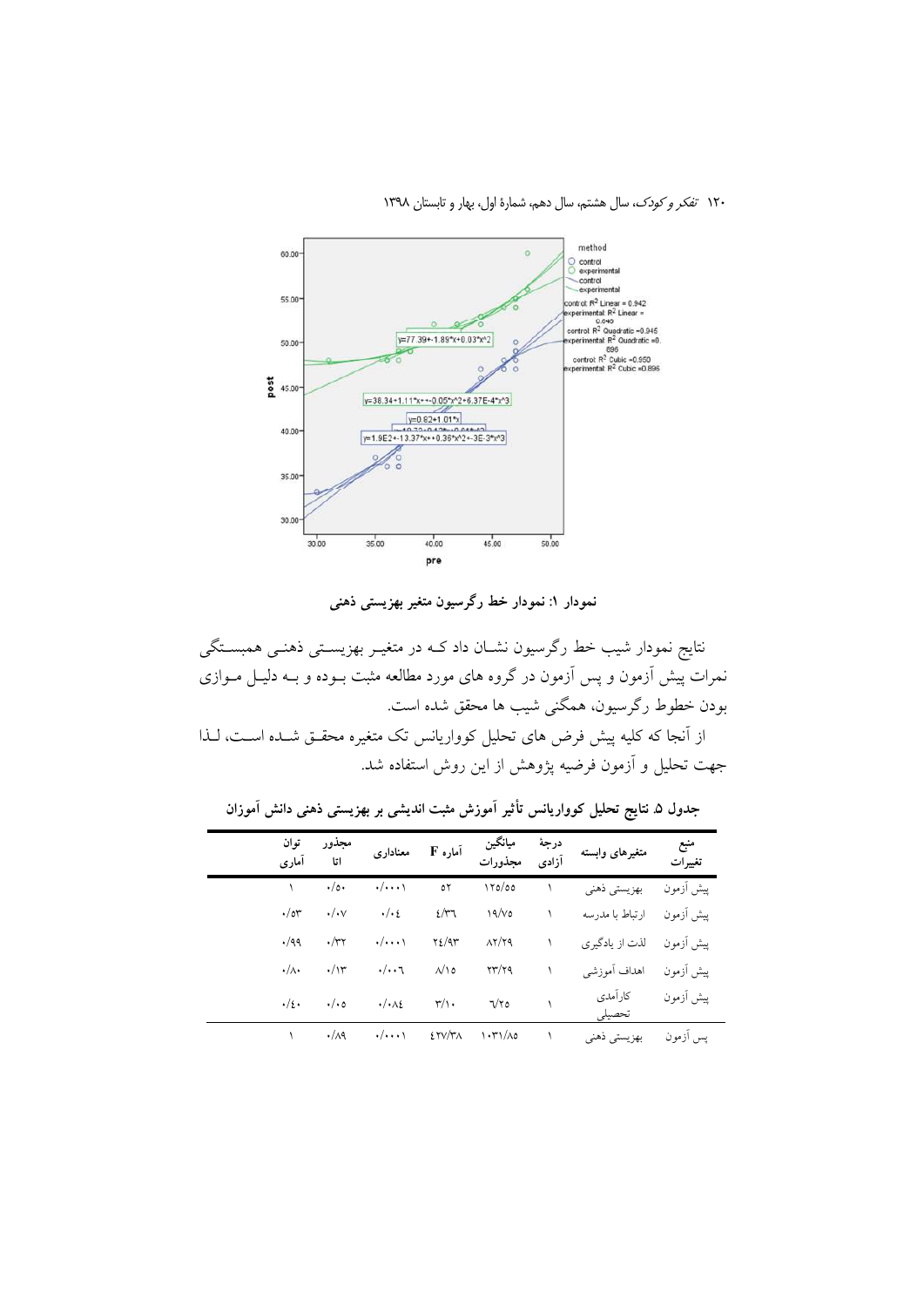تأثیر آموزش مهارتهای مثبتاندیشی بر بهزیستی ذهنی … (سما سادات و شهرام واحدی) ۱۲۱

|  |                                                                                                                                                                                                                                                                                                                    |  | يس أزمون ارتباط با مدرسه    |          |
|--|--------------------------------------------------------------------------------------------------------------------------------------------------------------------------------------------------------------------------------------------------------------------------------------------------------------------|--|-----------------------------|----------|
|  | $\cdot$ /99 $\cdot$ / $\cdot$ 0 $\cdot$ / $\cdot$ $\cdot$ 1 $\cdot$ $\cdot$ $\cdot$ $\cdot$ 91/97                                                                                                                                                                                                                  |  | يس أزمون لذت از يادگيري     |          |
|  | $\cdot$ /91 $\cdot$ /77 $\cdot$ / $\cdot$ $\cdot$ 1 $\sqrt{ov}$ or/ $\cdot$ v                                                                                                                                                                                                                                      |  | يس اَزمون     اهداف اَموزشي |          |
|  | $\sqrt{2}$ $\sqrt{2}$ $\sqrt{2}$ $\sqrt{2}$ $\sqrt{2}$ $\sqrt{2}$ $\sqrt{2}$ $\sqrt{2}$ $\sqrt{2}$ $\sqrt{2}$ $\sqrt{2}$ $\sqrt{2}$ $\sqrt{2}$ $\sqrt{2}$ $\sqrt{2}$ $\sqrt{2}$ $\sqrt{2}$ $\sqrt{2}$ $\sqrt{2}$ $\sqrt{2}$ $\sqrt{2}$ $\sqrt{2}$ $\sqrt{2}$ $\sqrt{2}$ $\sqrt{2}$ $\sqrt{2}$ $\sqrt{2}$ $\sqrt{2$ |  | كارآمدي<br>تحصيلى           | يس أزمون |

مندرجات جدول ٥، مقايسه بهزيستي ذهني در دو گروه بــا كنتــرل اثــر يــيش آزمــون را نشان می دهد. با توجه به جدول ٥ آماره F بهزیستی ذهنی در پس آزمـون برابـر بــا ٤٢٧/٣٨ است که معنی دار می باشد (در سطح ۰/۰۰۱) و این نشان مـی دهــد کــه بــین دو گــروه در بهزيستي ذهني تفاوت وجود دارد. همچنين نتايج جدول ٣ (نتايج تحليـل كوواريــانس تــأثير اَموزش مثبت اندیشی بر بھزیستی ذہنی دانش اَموزان) نشان مـی دہــد کــه گــروه اَزمــایش ٨٩٪ از تغییرات بهزیستی ذهنی دانش آموزان را تبیین می کند. با توجه به این یافتـه هــا مــی توان گفت که اَموزش مثبت اندیشی بر بهزیستی ذهنی دانش اَموزان تأثیر مثبت و معنــی دار دارد. بنابراین، فرضیه پژوهشی تأیید شد.

آماره های F زیر مقیاس های بهزیستی ذهنی نیز بررسی شدند. آماره F ارتباط با مدرسـه در پس آزمون برابر با ٢٦/٣٤ است كه معنى دار مى باشد (در سطح ٠/٠٠١) و اين نشان مــى دهد که بین دو گروه در ارتباط با مدرسه تفاوت وجود دارد. همچنـین نتـایج جــدول فــوق نشان می دهد که گروه آزمایش۲۶٪ از تغییرات ارتباط با مدرسه دانش آمـوزان را تبیـین مـی کند. آماره F لذت از یادگیری در پس آزمون برابر با ۲۷/۸٤است که معنی دار مــی باشــد (در سطح (۰/۰۰) و این نشان می دهد که بین دو گروه در لذت از یادگیری تفاوت وجـود دارد. همچنین نتایج جدول فوق نشـان مـی دهــد کــه گــروه آزمــایش ٣٥٪ از تغییــرات لــذت از یادگیری دانش آموزان را تبیین می کند. آماره F اهــداف آموزشــی در پــس آزمــون برابــر بــا ۱۸/۵۷ است که معنی دار می باشد (در سطح ۰/۰۰۱) و این نشان می دهد که بین دو گـروه در اهداف اَموزشی تفاوت وجود دارد. همچنین نتایج جدول فوق نشان می دهـد کـه گـروه آزمایش ۲۲٪ از تغییرات اهداف آموزشی دانش آموزان را تبیین می کنـد. آمـاره F کارآمـدی تحصیلی در پس آزمون برابر با ۳۵/۱۲ است که معنی دار می باشد (در سطح۲۰۰۱) و ایـن نشان می دهد که بین دو گروه در کارآمدی تحصـیلی تفـاوت وجــود دارد. همچنــین نتــایج جدول فوق نشان می دهد که گـروه آزمـایش ٤٠٪ از تغییـرات کارآمـدی تحصـیلی دانـش آموزان را تبیین می کند.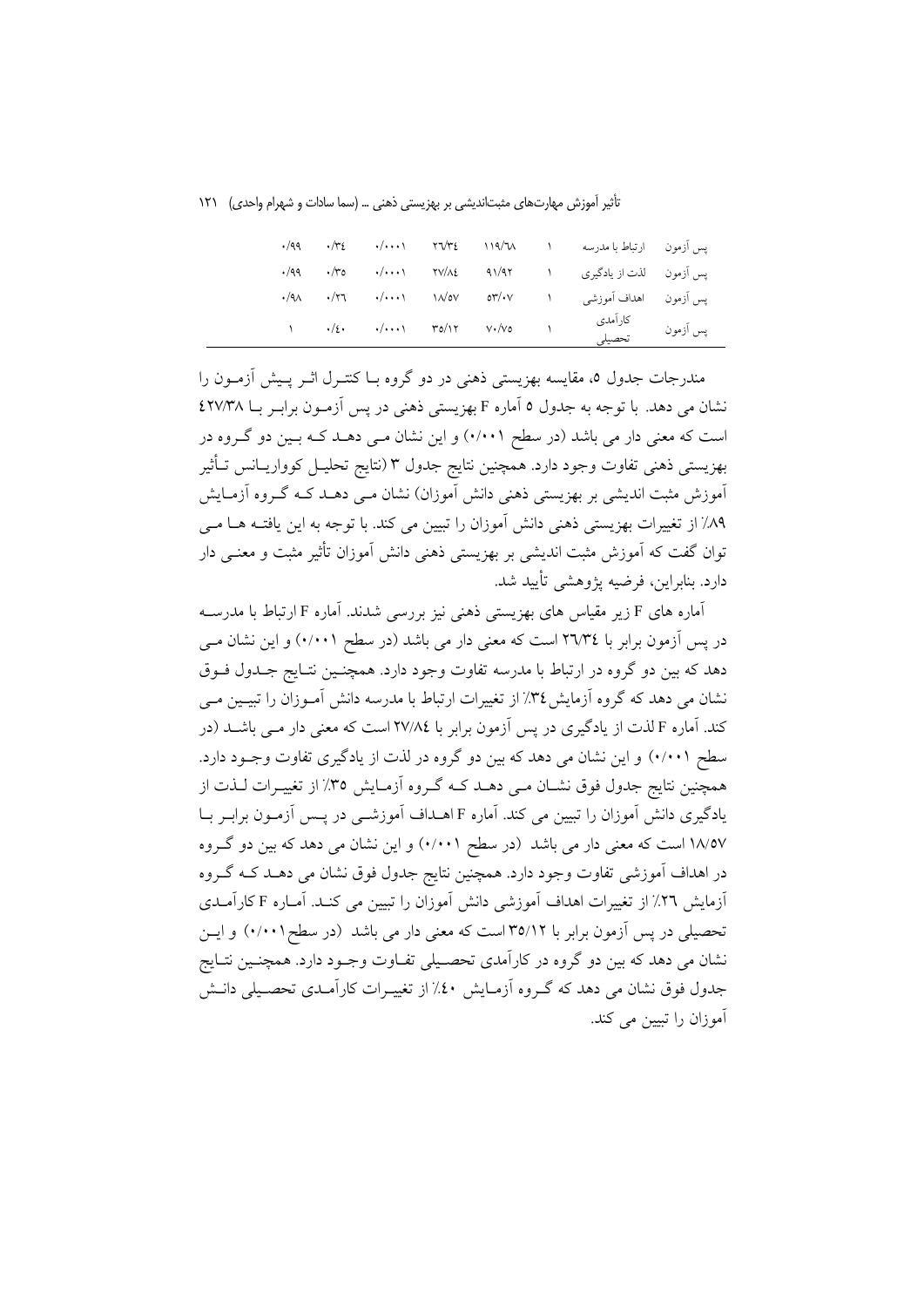با توجه به نتایج به دست آمده می توان گفت آموزش مثبت اندیشــی، بیشــترین تــأثیر را بین دو گروه آزمایش و کنترل در بهزیستی ذهنـی نشــان مـی دهــد (۲۷/۳۸)F=£). همچنــین، گروه آزمایش ۸۹٪ از تغییرات بهزیستی ذهنی دانش آموزان را تبیین مـی کنـد. مقایسـه پـس اّزمون نمره کلّی بھزیستی ذهنی در دو گروه با کنترل کردن اثر پـیش اّزمـون حـاکی از ایــن است که پس از شرکت در جلسات برنامه آموزشی مثبت اندیشی، نمره کلی بهزیستی ذهنی در دانش آموزانی که در گروه آزمایش شرکت داشتند، نسبت به آنهایی کــه در گــروه کنتــرل جایگزین شده بودند، افزایش معناداری داشته است. اندازه اثر نشان می دهد دهد کـه ۸۹٪ از بهزيستي ذهني دانش آمـوزان توسـط آمـوزش مثبـت انديشـي بـه آنــان تبيــين مـي شــود ( (F=٤٢٧/٣٨, P< ٠/٠٠١). میانگین های تعدیل شده مربـوط بـه دو گـروه آزمـایش و گـروه کنترل در مرحله پس آزمون به شرح زیر است.

| انحراف معيار                  | ميانگين                           | گروه        | متغيرهاى پژوهش  |
|-------------------------------|-----------------------------------|-------------|-----------------|
| 2/91                          | 25/77                             | گروه کنترل  | بهزيستي ذهني    |
| $\mathbf{r}/\cdot \mathbf{r}$ | 01/VV                             | گروه آزمایش |                 |
| $\Upsilon/\Upsilon$           | $\lambda \cdot / \lambda \lambda$ | گروه کنترل  | ارتباط با مدرسه |
| $\gamma/\gamma$               | 17/77                             | گروه آزمایش |                 |
| Y/99                          | 1.79                              | گروه کنترل  | لذت از يادگيري  |
| $1/\tau$ ٦                    | 17/11                             | گروه آزمایش |                 |
| Y/10                          | 11/L                              | گروه کنترل  | اهداف أموزشي    |
| 1/1                           | 17/97                             | گروه آزمایش |                 |
| Y/Y                           | 17/2 <sub>A</sub>                 | گروه کنترل  | كارآمدي تحصيلي  |
| 1/1                           | 1770                              | گروه آزمایش |                 |

جدول ۶. میانگین های تعدیل شده نمرات بهزیستی ذهنی و زیر مقیاس های آن در پس آزمون

.<br>نتایج جدول ٦ به مقایسه میانگین های تعدیل شده دو گروه آزمایش و کنترل می پــردازد که حاکی از آن است که نمرات میانگین بهزیستی ذهنبی در گـروه آزمـایش بیشــتر از گـروه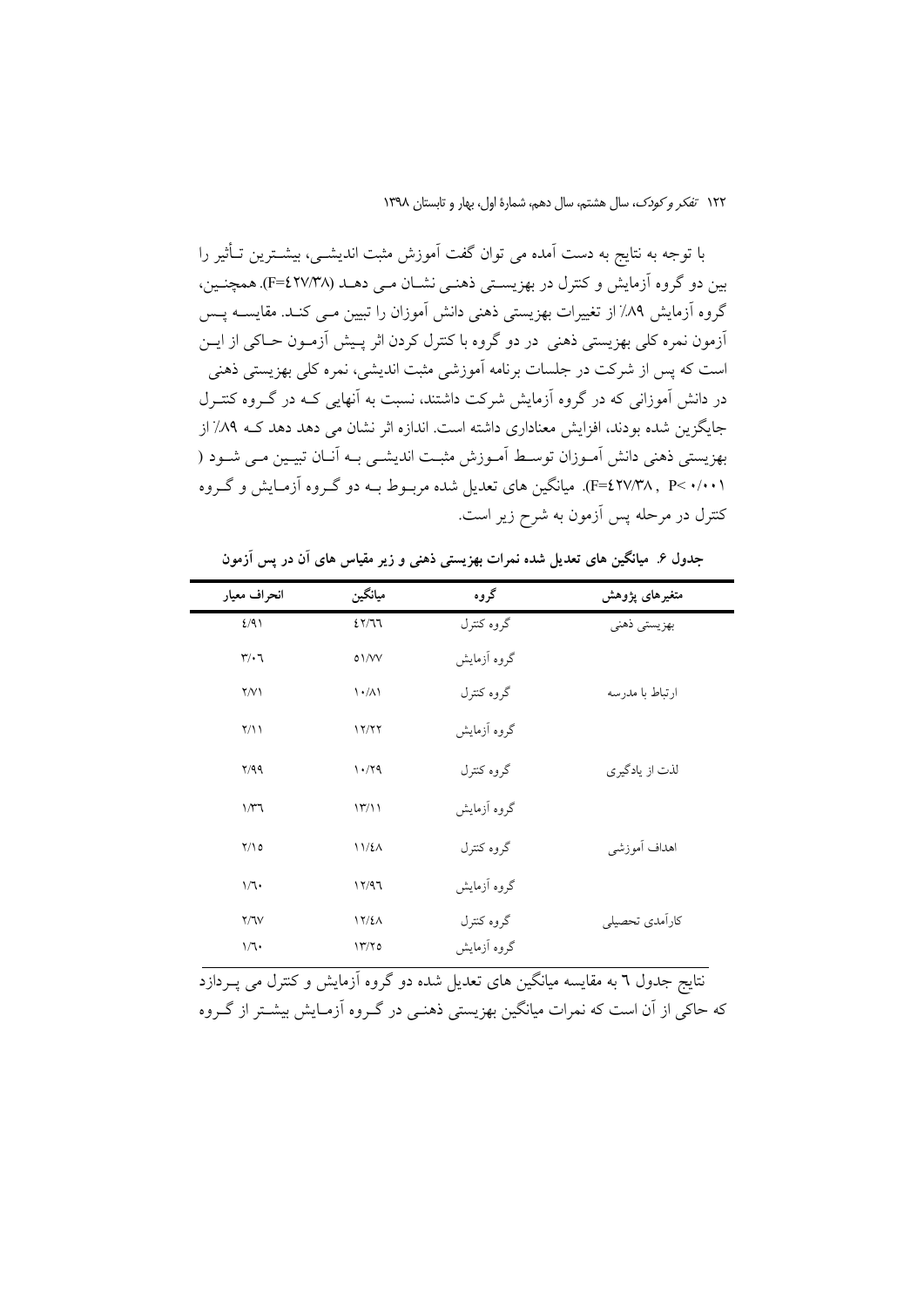کنترل است. با توجه به میانگین پس آزمون متغیرها، خرده مقیاس لـذت از پـادگیری، دارای بیشترین افزایش در بین سایر زیر مقیاس ها بوده است.

### ٤. نتيجەگېرى

این پژوهش با هدف بررسی تأثیر آموزش مثبت اندیشی بر افـزایش بهزیســتی ذهنــی دانــش آموزان پایه ششم انجام شد. نتایج تحلیل های آماری انجام شده بر روی داده های حاصـل از پژوهش حاضر نشان می دهد که آموزش مثبت اندیشــی بــر رشــد بهزیســتی ذهنــی دانــش ۔<br>اَموزان تأثیر مثبت داشته است. نتایج یژوهشی نشان داده است که اَموزش مثبت اندیشــی بــر بهزیستی روانشناختی تأثیر دارد (درگاهی و دیگران، ١٣٩٤: ٤٥). مداخله های مثبت نگــر از طریق افزایش هیجان های مثبت، افکار مثبت و رفتارهـای مثبـت باعـت کـاهش افسـردگی، افزایش شادکامی و احسـاس بهزیسـتی روانشـناختی مـی شـود (لیوبومیرسـکی و لایــوس، ۲۰۱۵). بهره مندی از مداخلات نه تنها در افزایش قدردانی و حتی شناسبی و عاطفه مثبت نقش داشت بلکه در دریافت حمایت اجتماعی در نمونه جوانان موثر بود Froh, Kashdan). (2009,Zimkowski & Miller التايج پژوهشي حاكي از نقش سـازه هـاي روانشناسـي مثبـت گرا در رضامندی زندگی (نجفی و دیگران، ۱۳۹٤: ۳۱) و کیاهش کمروپی و نشیانه هیای هراس اجتماعی (حیدری و دیگران، ١٣٩٤) بود .

اثربخشی روان درمانی مثبت گرا بر شادکامی و بهزیستی روانشناختی افـراد دارای نشــانه های افسر دگی نشان داده شده است (نوفرستی، ۱۳۹۳: ۱؛ Layous et al, 2016; Dockray & ۱) Steptoe, 2014فهن آگاهی نیز باعث کاهش اهمال کاری و افزایش بهزیستی روانشـناختی و اجتماعی دانش اموزان می شود (کربلایی پور، ۱۳۹۷: ۲۷؛ Huppert & Johnson, 2010).

مداخلات روانشناسی مثبت نگر بـر بهبـود بهزیســتی ذهنــی و یــادگیری کودکـان پــیش دبستانی (شوشانی و اسلون، ۲۰۱۷)، بهزیستی، درگیری و پیشرفت تحصـیلی دانـش آمـوزان (شوشانی، استینمتز و کانات مایمون، ٢٠١٦)، و امید و سرسختی آنان & Green, Anthony) (Rynsaardt, 2007مؤثر است. همچنین، اَموزش خوشبینی باعث افزایش شـادکامی و کـاهش نگرش های ناکارآمد می شود (سرجنت و مارجیت، ۲۰۱٦).

روانشناسی مثبت با تمرکز بر هیجان های مثبت، ویژگی های مثبت و موقعیتهـای مثبـت یک وسیله خوب برای یک زندگی خوب است. عاطف مشت موجب سـازمان شـناختی منعطف و گسترده می شود و توانایی یکپارچه کردن موضوعات گسترده را برای فـرد فـراهم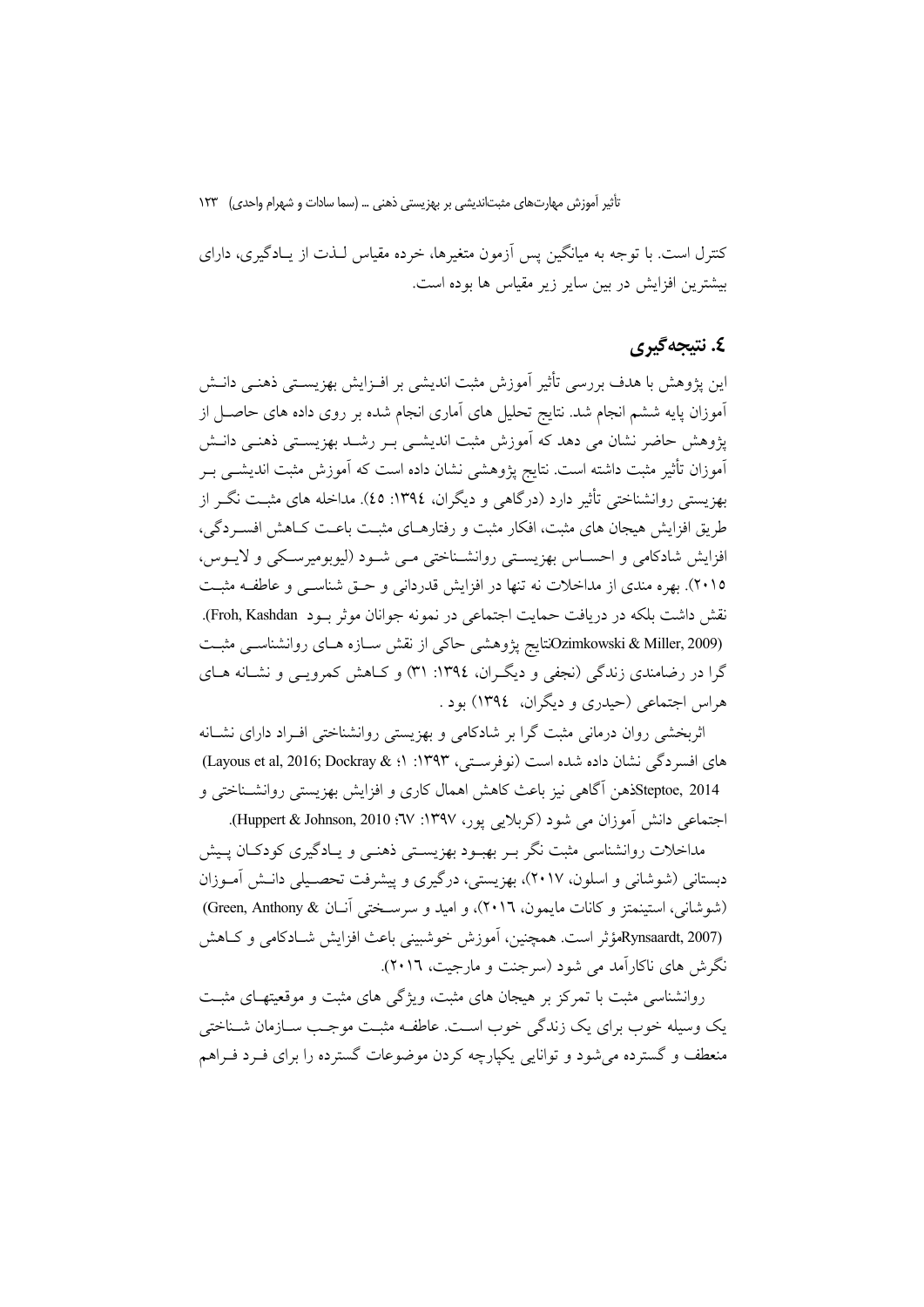می کند. زمانی که مردم آرام و شاد هستند تفکرشان وسعت یافته، خلاقتر مـی شـوند و قـوه خيالشان گسترش مي يابـد (جـانوز، بلانـک، بولريکــا و تــرمبلای، ۲۰۰۰). عــلاوه بـر ايــن، مداخلات روانشناسی مثبت نگر، باعت افزایش بهزیستی روانی (اسکولار، ۲۰۱۵) و افـزایش بھزیستی ذہنی دانش آموزان (Marques et al, 2011) می شود. سازہ ہای روانشناسبی مثبت به عنوان یک متغیر واسطه ای بــا ســلامت ادراک شــده و دو جــزء بهزیســتی روانــی شــامل رضايت زندگي و عاطف مشت در ارتباط است (Pezent, 2015). مداخلاتي چـون اميـد، قدردانی، آرامش، انعطاف یذیری و قدرت شخصیت بر سـلامت دانــش آمــوزان و عملکــرد تحصيلي آنان مؤثر است (Waters, 2011). تفكر اميدوارانه كودك بــا شايســتگي ادارك شــده، اعتماد به نفس، رضایت از زندگی و سلامت روانی همبستگی مثبـت دارد (مــارگیو، پــیس-ريبيرو و لويز، ٢٠٠٩). مهـارت هـاي تـاب آوري(Bernard & Walton, 2011) و جـوّ غالـب كلاس درس(Wang  $\&$  Holcombe, 2010) نيز بر سلامت روانشناختي دانــش آمــوزان مــؤثر است.

نتايج پژوهش حاضر نشان داد كه آموزش مثبت انديشي سبب افزايش ارتباط با مدرسـه، لذت از یادگیری، اهداف اَموزشی و کاراَمدی تحصیلی می شود. نقش اَموزش مثبت نگـری بر حالت های روان شناختی مثبت، پیوند بـا مدرسـه، عـزت نفـس، خودپنـداره و پیشـرفت تحصیلی شادکامی، انگیزهی یادگیری و پیشرفت، خلاقیت و ارتقـای سـطح کیفیـت زنــدگی نوجوانان و همچنین، کاهش نمره کل باورهای غیرمنطقـی، افسـردگی، اضـطراب و اسـترس آنان، در یژوهش های پیشین مـورد تأییـد قـرار گرفتـه اسـت (فرنـام و مـددی زاده، ١٣٩٦؛ صادقی و پیرانوند، ۱۳۹۶؛ آلبو په و دیگران، ۱۳۹۵؛ شوشیانی و اسپلون، ۲۰۱۷؛ شوشیانی و دیگران، ۲۰۱٦؛ کـار، ۲۰۰۲؛ رحـیم آبـادی و دیگـران، ۱۳۹٤؛ برخـوری و دیگـران، ۱۳۸۹؛ دستغیب و دیگران، ۱۳۹۱؛ نیک منش و زنــدوکیل، ۱۳۹٤؛ اصــغری راد و شــهریاری، ۱۳۹۳؛ (Smith & Troth, 1975).

دیدگاه روانشناسی مثبت اخیراً مورد توجه روانشناسان تربیتی و رواشناسان مدرســه قــرار گرفته اسـت. رسـالت اَمـوزش و يـرورش و مدرســه بــه عنـوان محـيط يــادگيري ارزش و هنجارها، اصلاح و نهادینه سازی مفـاهیم مثبتـی همچـون امیـد، شـادی، بخشـش، همـدلی وخودتنظیمی است (تقوی، ۱۳۹۳). ایــز محـیط بــه عنــوان یکــی از نخســتین جایگــاههــای اجتماعی شدن به دانش آموزان کمک می کند تا مهارتهای اجتماعی و رفتـاری را بیاموزنــد و با اصلاح و پرورش سبکهای مقابله و سلامت روانی، بهزیستی تحصـیلی آنهـا را فـراهم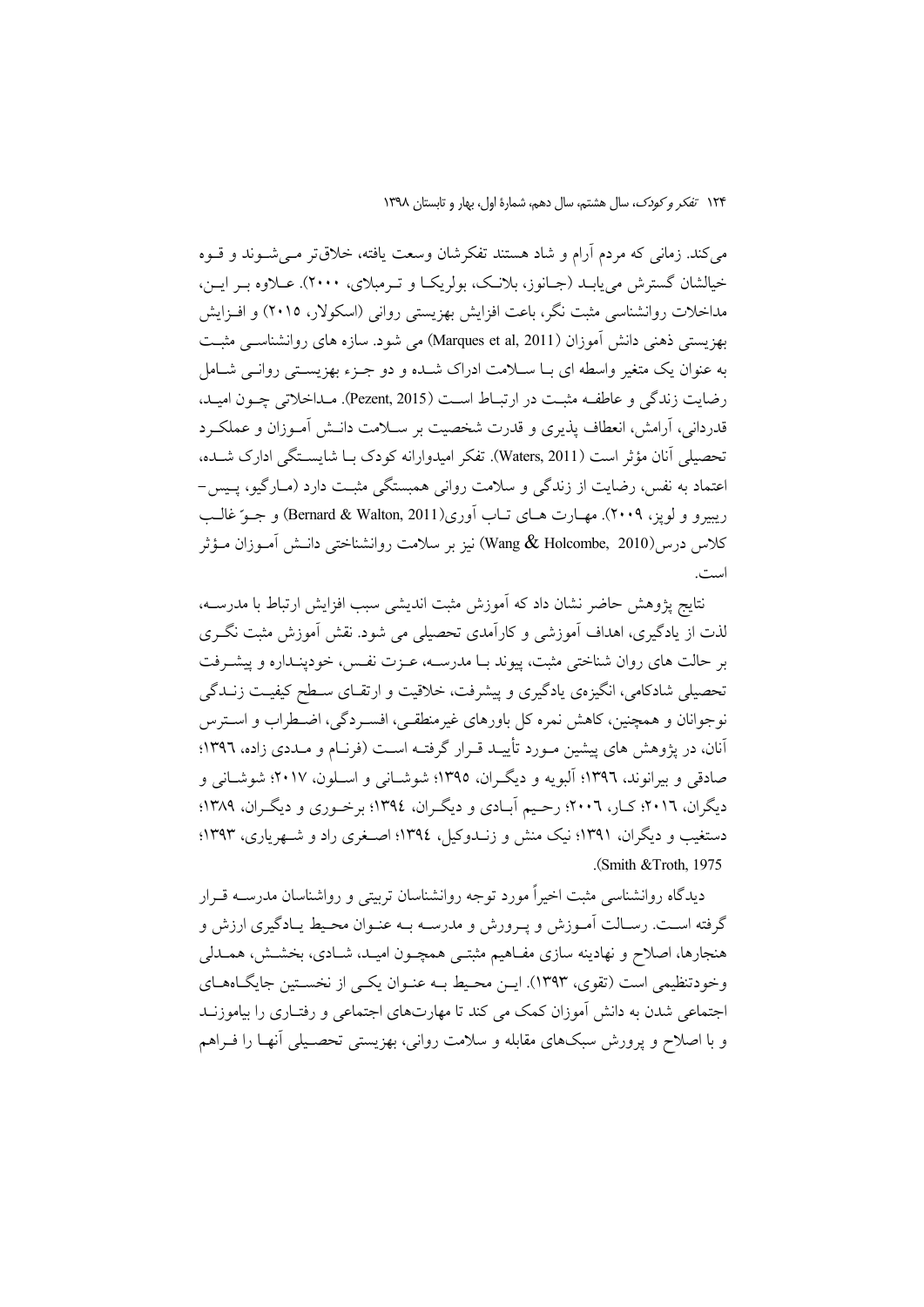می سازد (کرمی، ۱۳۹۳). بهزیستی دانش آموزان در مدارس باید مورد توجه قرار گیرد (گـل برور و دیگران، ۱۳۹۱).

فهم و درک عوامل دخیل در داشتن احساس مثبت در روابط بلنـد مـدت در موقعیـت های بالینی از اهمیت بسزایی برخوردار است. که از جملــه بــا اهمیــت تــرین آن آمــوزش و رويكرد مربوط به أن است (Konu & Rimpelä, 2002). از أنجـايي كــه شــيوع ناهنجاريهـاي روانی ناشی از ناامیدی (hopelessness)در زندگی، شرایط سخت زندگی امروزی، مشکلات اقتصادی و اجتماعی، یکنـواختی زنـدگی روزمـره، دوری افـراد از طبیعـت و مـوارد دیگـر افزایش چشمگیری داشته است و این عوامل به عنوان یک آسـیب روانـی بسـیاری از افـراد جامعه را درگیر ساخته است، به همین خـاطر روشـهای مختلفـی بـرای کمـک بـه افـراد و همچنین در راستای بهباشــی و عملکــرد بهتـر آنــان و همچنــین افکــار امیدوارانــه hopeful) (thoughts) و زندگی اصبل (huthentic living) داشته به کار گرفته می شـود (Shultz & Shultz)  $.2008$ 

يژوهش انجام شده مانند ساير پژوهش ها داراي محدوديت هـايي اسـت. ايــن پــژوهش به جهت تعطیلی مدارس مرحله پیگیری نداشت و این امر باعـث مــی شــود کــه تــأثیر دراز مدت روش آموزشی مثبت اندیشی بر بهزیستی ذهنی دانش آموزان مبهم بماند. لـذا پیشــنهاد می گردد در تحقیقات آینده پیامدهای برنامه آموزشی مثبت اندیشی مـورد توجـه و پیگیـری قرار گیرد. همچنین، با توجه به این که پژوهش حاضر محـدود بــه مـدارس ابتـدایی پسـرانه منطقه یک شهر تهران بود، پیشنهاد می شود چنین پژوهشی بـه روی نمونـه هـای جمعیـت شناختی دیگر از دانش آموزان درسایر مناطق و مقاطع تحصیلی انجام گیرد.

كتابنامه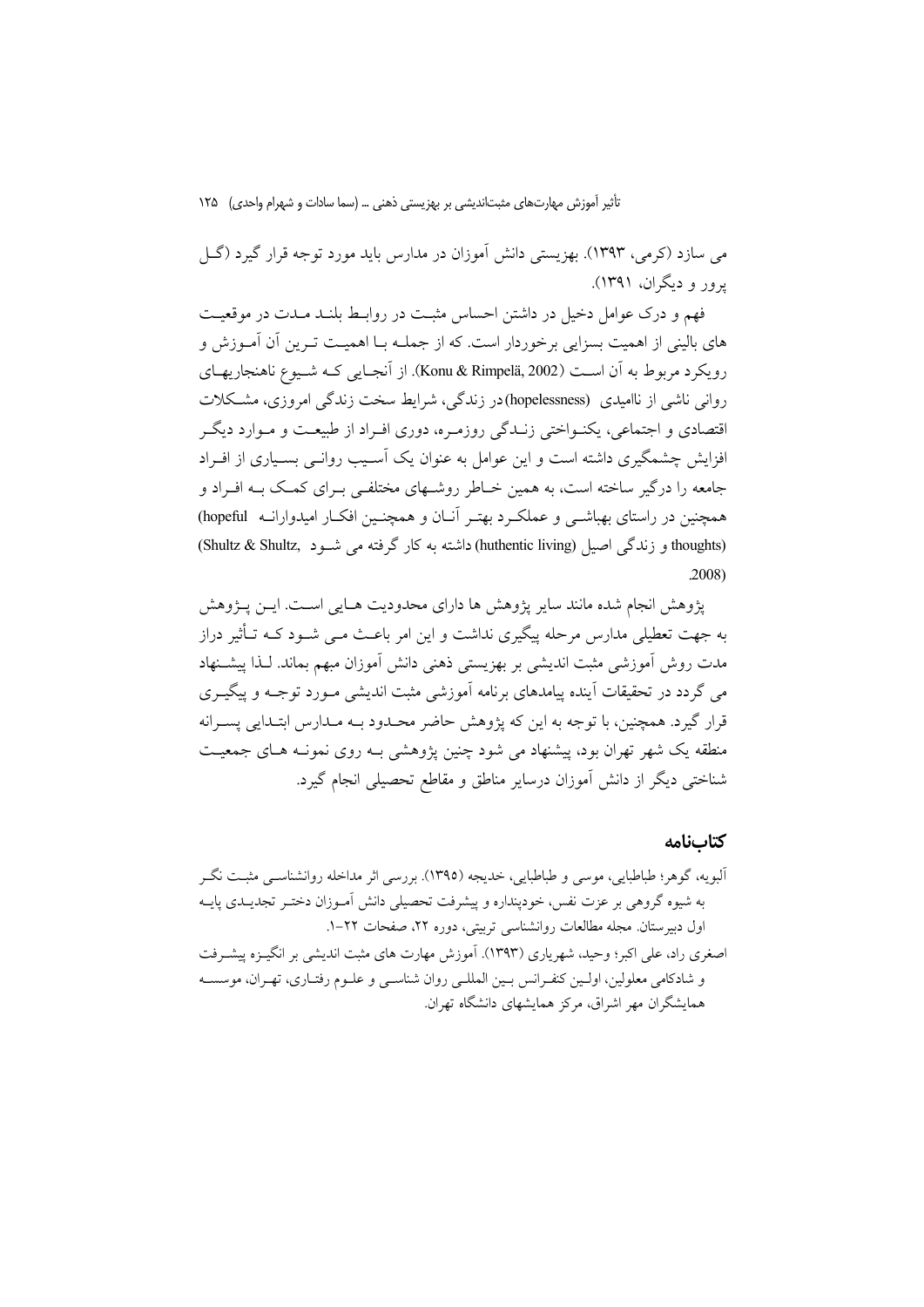- اکيري بلو طبنگان، افضل؛ نجفي، محمود؛ بابايي، جلال (١٣٩٤). ساختار عاملي پرسشنامه بهزيستي ذهنـي در نوجوانان شهر قم. مجله دانشکده بهداشت و انسـتیتو تحقیقـات بهداشـتـی، دوره ۱٤، شـماره ۱، صفحات ٥٨ -٤٥.
	- بختیار، مریم (١٣٩٥). برای فرزندتان الگوی مثبت باشید. تهران: آبتین قلم.
- براتی سده، فرید (۱۳۸۹). نگاهی به مدرسه مثبت گرا. مجله سـپیده دانـایی، دوره ٤، شـماره ٣٤، صـفحه  $\circ$
- براتی سده، فریـد (۱۳۸۸). اثربخشـی مـداخلات روانشناسـی مثبـت گـرا در افـزایش نشـاط و شـادی، خشنودي از زندگي و معناداري زنـدگي و كـاهش افسـردگي: مـدلي بـراي اقـدام. پايـان نامـه دوره دکتری، دانشگاه علامه طباطبایی، دانشکده روانشناسی و علوم تربیتی.
- برجعلي، محمود؛ نجفي، محمود و دهشيري، غلامرضا (١٣٩٠). بررسي ميزان شيوع اختلالات رفتــاري و ارتباط آن با متغیرهای جمعیت شناختی در دانــش آمــوزان دوره ابتــدایی. روانشناســی تربیتــی، دوره ۲،شماره ٤، صفحات ١٣-١.
- برخوري، حميد, رفاهي، ژاله؛ فرح بخـش، كيـومرث (١٣٨٨). اثربخشــي أمـوزش مهـارت هـاي مثبـت اندیشی به شیوه گروهی بر انگیزه پیشرفت، عزّت نفـس و شــادکامی دانـش آمــوزان پســر پایــه اول. رهیافتی نو در مدیریت آموزشی، دوره ۲، شماره ۵، صفحات ۱٤٤– ۱۳۱.
	- بهرامیان، جاسم (۱۳۹۳). مدرسه مثبت نگر: نگاهی نو به مشاوره در مدارس. تهران: نشر آرنا.
- تقوى، نغمه (١٣٩٣). تحليل كيفي شادكامي دردختران نوجوان و طراحي برنامه ارتقاي شـادكامي مبتنـي بـر روانشناسی مثبت. پایان نامه جهت اخذ دکتری روانشناسی. دانشـکده علـوم انسـانی دانشـگاه تربیـت مدرس.
- جليليان، فرزاد؛ رخشاني، فاطمه؛ احمد يناه، محمود؛ زينت مطلق، فاضل؛ معيني، بابك؛ مثيم بيگي، عبــاس و امدادی، شهره (۱۳۹۱). شیوع و عوامل مرتبط با اختلالات رفتاری در دانش آموزان دبستانی شـهر همدان مجله پزشکی بالینی ابن سینا، دوره ١٩، شماره ٤، صفحات ٦٨- ٦٢.
- چاچو، جوزف (١٣٩٥). تدريس كاملاً مثبت: شيوه اي پنج مرحله اي براي انرژي دادن به دانش آمـوزان معلمان. ترجمه: محمد پور رضایی. کرمان: دانشگاه آزاد اسلامی واحد کرمان.
- حیدری، مرتضی؛ رشوند، اکبر؛ چراغیان، محمد (١٣٩٤). اثربخشی رویک ر ورانشناســی مثبـت نگــر بــر کاهش کمرویی و نشانه های هراس اجتماعی در دانش آموزان پایه اول متوسطه شهرستان بهارستان كنفرانس بين المللي علوم انساني و روانشناسي و علوم اجتماعي، تهران.
- درگاهی، ش.؛ محسن زاده، ف. و زهراکار، ک. (١٣٩٤).تأثیر آموزش مهارت مثبت اندیشی بـر بهزیسـتی روانشناختی و کیفیت رابطه زناشویی ادراک شده زنان نابـارور. پـژوهش نامـه روانشناسـی ســلامت، دوره
	- ١، شماره ٣، صفحات ٥٨-٤٥.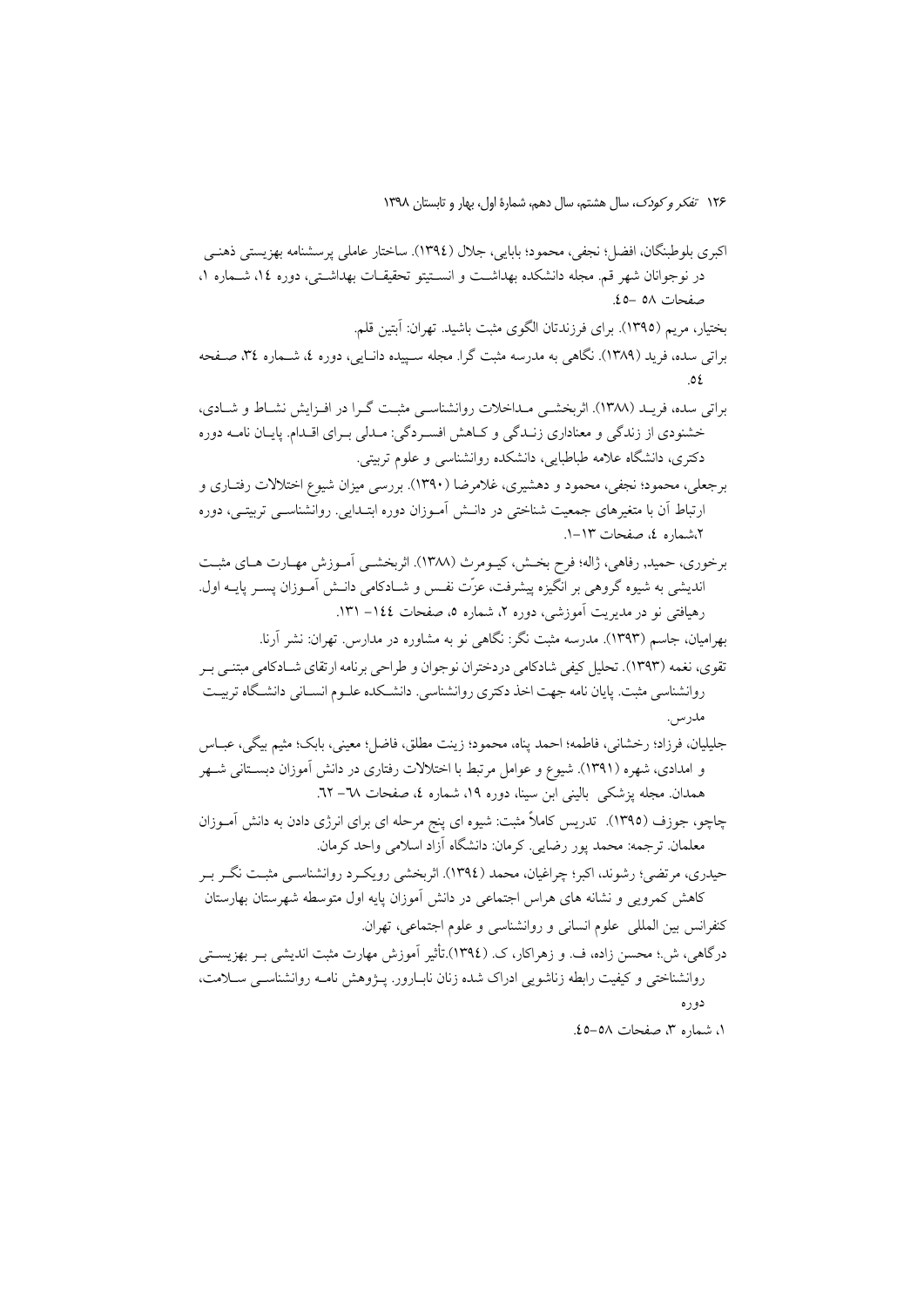رحيم أبادي، معصومه؛ ارجمندنيا، على اكبر و افيروز، غلامعلـي (١٣٩٤). بررسـي تـأثير برنامـه أموزشـي مثبت نگری بر شادکامی و باورهای غیرمنطقی نوجوانان بزهکار. پــژوهش نامــه روانشناســی مثبــت، دوره ۱، شماره ۲، صفحات ۱-۱.

- سانت، هلن (۱۳۹٦). مداخله مثبت برای دانش آموزانی کـه در مدرســه پرخاشـگری و دعــوا مــی کننــد: توسعه يک برنامه درسي ابتدايي اصلاح شده. ترجمه: اعظم اکبري زاده. تهران: راز نهان.
- ساندرز، متیو. (۱۳۹۳). برای همه پدرها و مادرها: شـیوه ای مثبـت جهـت رسـیدگی بـه رفتـار کودکـان. ترجمه: نوشين شمس. تهران: ذهن أويز.
- سليگمن، مارتين اي. پي (١٣٩٢). خوش بيني اَموخته شده. ترجمه قربـانعلي خـدايي. تهـران: انتشــارات رايين.
- شولتز، دوان و شولتز، سبیدنی (۱۳۸۸). روانشناسبی شخصیت. ترجمـه یحیـی سبید محمـدی. تهـران: ويرايش.
- صابر، س. و شریفی، ح. پ. (۱۳۹۲). پیش بینی ابعاد درگیری تحصیلی بـر اسـاس سـبکهای هویـت در دانش آموزان دختر پایه اول دبیرسـتانهای دولتـی تهـران. مجلــه پــژوهش در برنامــه ریــزی، دوره ۹، شماره ۳، صفحات ۷۵–۷۲.
- صادقی، افسانه. (۱۳۸۹). نگاهی به مدرسه مثبت گرا. مجله سپیده دانایی، دوره ٤، شماره ٣٤، صفحه ٥٥. صادقي، مسعود؛ ويسكرمي، حسنعلي؛ چهري، پرستو (١٣٩٥). بررسي تأثير اميـد بـر درگيـري تحصـيلي دانش اموزان دختر کم توان ذهنی. تعلیم و تربیت استثنایی، دوره ۱٦، شماره ۲، صفحات ۳۷–۳۰.
- علي يور، احمد؛ نور بالا، احمد علي؛ اژه اي، جـواد و مطيعيـان، حسـين (١٣٨٤). شــادكامي و عملكـرد ایمنی بدن، مجله روانشناسی، دوره ٤، شماره ٣، صفحات ٢٣٣–٢١٩.
- فراهانی، محمد نقی؛ محمدخانی، شهرام (۱۳۹۰). کیفیت زندگی و بهزیسـتی ذهنـی: مفـاهیم مسـتقا ٍ یـا وابسته؟ فصلنامه مطالعات روانشناسی بالینی، دوره ١، شماره ٢، صفحات ١٤٥–١٣٨.
- فرنام، ع. و مددی زاده، ط. (١٣٩٦). اثربخشی اَموزش مثبت نگری بر حالت های روان شـناختی مثبـت (توانمندی های منش) دانش آموزان دختر دبیرستانی. پژوهش نامه روانشناسی مثبت، دوره ۳، شـماره ١، صفحات ٧٥-٦١.
- کاسل، پرل؛ کورسینی، ریموند. (۱۳۹۷). تربیت دموکراتیک نوجوانـان (روابـط مثبـت و ســازنده میـان والدين و نوجوانان). ترجمه: عليزاده، حميد؛ خان آبادي، مهدي. تهران: ارسباران.
- کربلایی پور، ه. (۱۳۹۷). اثربخشی آموزش ذهن آگاهی بر اهمال کاری تحصیلی و بهزیستی روانشـناختی و اجتماعی دانش آموزان. مجله روانشناسی اجتماعی، دوره ۲، شماره ٤٧، صفحات ٧٧– ٦٧.
- کوئیلیام ، سوزان (۱۳۸٦). مثبت اندیشی و مثبت گرایے کیاربردی. ترجمیه: فریبد براتبی سیده و افسیانه صادقي. تهران: رشد.
- گری، جان. (۱۳۹۳). مهارت های جدید برای تربیت فرزندان: مهـارت هـای فرزنــدیروری مثبـت بـرای تربيت بچه هايي فوق العاده. ترجمه: آرام نيا، الهام؛ حسيني، شمس الدين. تهران: نسل نوانديش.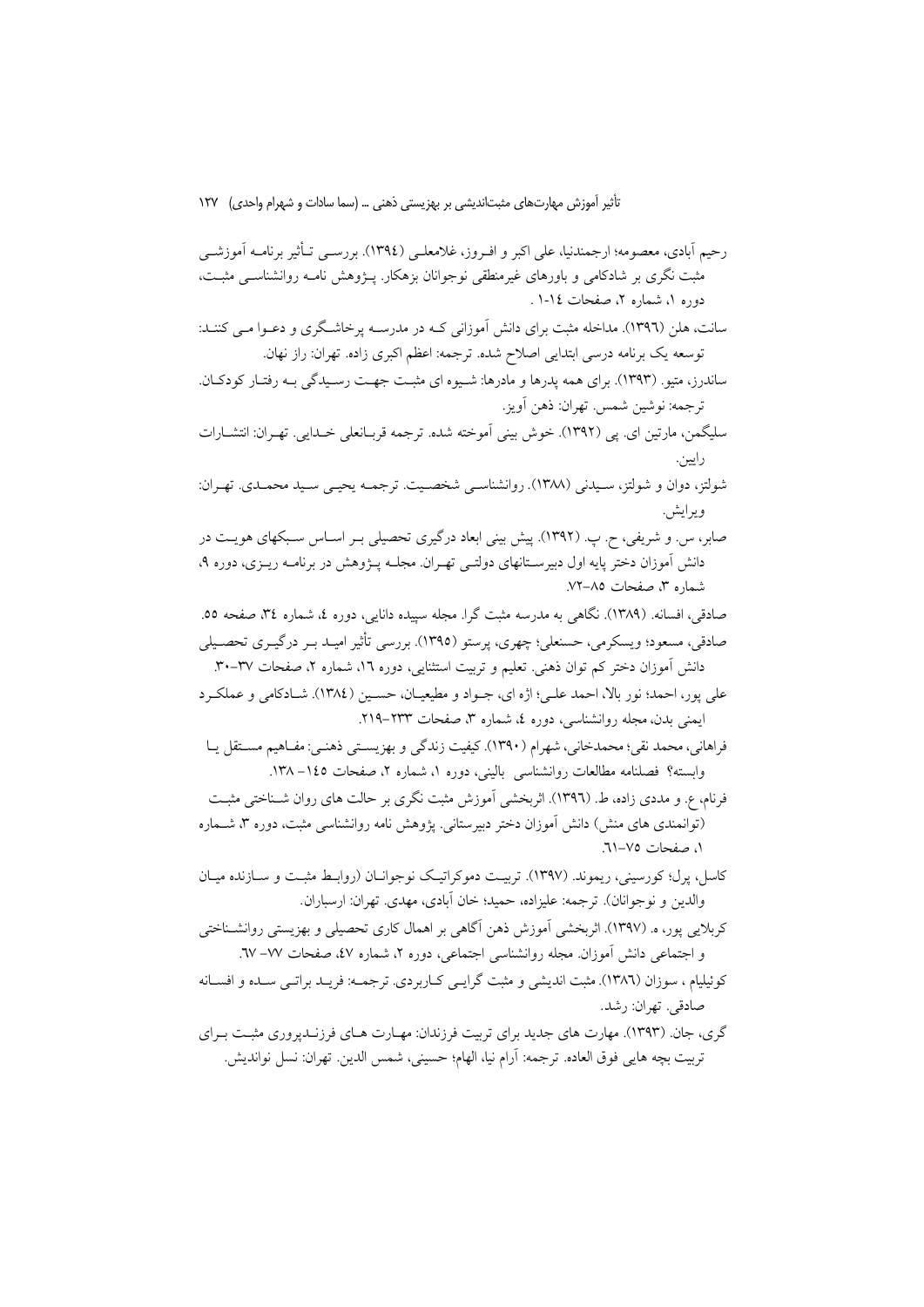گل پرور، محسن؛ آتش پور، حمید؛ هادی پور، محبوبه (۱۳۹۱). مقایسه بهزیستی روان شـناختی دانـش آموزان تیزهوش دخترمدارس تیزهوشان با دختران تیزهوش مدارس عادی. فصلنامه ایرانی کودکـان استثنایه، دوره ۱۲، شماره ۲، صفحات ۹٤–۸۵ لتهام، گلن. (١٣٨٥). تربيت مثبت. ترجمه: مهدي قراچه داغي. تهران: قطره. لیندنفیلد، گائل (۱۳۸۷). اعتماد به نفس در نوجوانان: چگونه نوجوانی مثبت نگر، دارای اعتمــاد بــه نفــس و خوشحال تربيت كنيم؟ ترجمه: فرامرز سهرابي. تهران: پنجره. مگیار، موئی جینا. ال. (١٣٩١). فنون روان شناسی مثبت گرا: راهنمـای درمـانگران. ترجمــه: براتــي ســده، فريد. تهران: رشد. موسوی، سیده ماهرخ؛ کیامنش، علیرضا و اخوان تفتی، مهناز (١٣٩٤). دسـتاورد تحصـیلی از راه کیفیـت آموزشی، درگیری تحصیلی، یادگیری به کمک همســالان و انگـیـزش تحصــیلی (یـک مطالعــه دو سطحي). فصلنامه نوآوري هاي آموزشي، دوره ٥٥، شماره ١٤، صفحات ٨٦– ٦٩. نجاتی، وحید (۱۳۹۱). شیوع مشکلات رفتاری دانش آموزان ابتدایے در شهرستان های استان تهران. مجله علمی سازمان نظام یزشکی جمهوری اسلامی ایران، دوره ۳۰، شماره ۲، صفحات ۱٦۷–۱٦۲. نجفي، محمود؛ احدي، حسن؛ سهرابي، فرامرز و دلاور، علي (١٣٩٤). مدل پيش بين رضـامندي زنــدگي بر اساس سازه های روانشناسی مثبت گرا. فصلنامه مطالعات روانشناسی بـالینی، دوره ۲۱، شـماره ۲. صفحات ٥٩-٣١. نوفرستی، اعظم (۱۳۹۳). بررسی اثربخشی روان درمانی مثبت گرا بـر شـادکامی بهزیسـتی روانشـناختی افراد دارای نشانه های افسردگی. یژوهش نامه روانشناسی مثبت، دوره ۱، شماره ۱، صفحات ۱۸–۱. نیکزادی پناه، سجاد؛ محمدیان، مهدی (١٣٩٥). روانشناسی مثبت نگر در مدرسه. تهران: نشر سخنوران. نیک منش، زهرا؛ زنــدوکیل، مـریم (١٣٩٤). بررسـي تــأثیر آمـوزش مثبـت نگـری بـر کیفیـت زنــدگی، افسردگی، اضطراب و استرس بزهکاران نوجوان. بژوهش نامه روانشناسی مثبت، دوره ۱، شیماره ۲، صفحات ٢٤-٥٣.

- Bernard, M. & Walton, K. (2011). The Effect of You Can Do It! Education in Six Schools on Student
- Perceptions of Wellbeing, Teaching, Learning and Relationships. Journal of Student Well-Being,

Vol. 5, 22-37.

- Bozkurt, T. (2014). Positive Education and Emerging Leadership Roles of Counselors. Procedia-
- Social and Behavioral Sciences. New Horizons In Education, Vol. 140, 452 461.
- Cadime, I. & Pinto, A. (2016). Well-Being and Academic Achievement in Secondary School Pupils:
- The Unique Effects of Burnout and Engagement. Journal of Adolescence, Vol. 53, 169-179.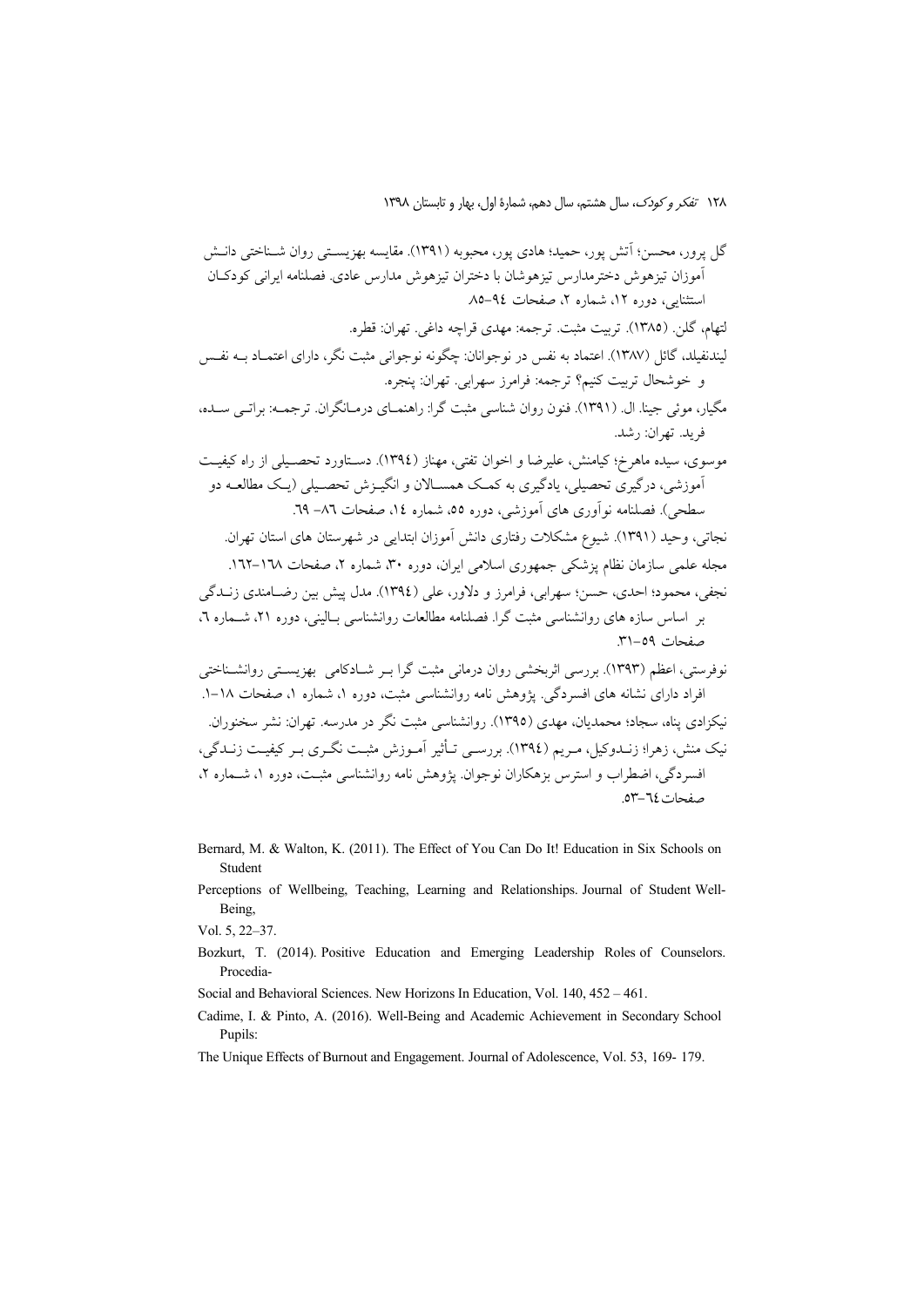Carr, A. (2004). Positive Psychology. The Science of Happiness and Human Strengths. New York.

Brunner-Routledge.

Chen, G. & Mcnamee, G. (2011). Positive Approaches to Learning in the Context of Preschool

Classroom Activities. Early Childhood Education Journal, Vol. 39, No. 10, 71-78.

Dockray, S. & Steptoe, A. (2014). Positive Affect and Psychobiological Processes. Neuroscience &

Biology-Behavioral Reviews, 35, No. 1, 69-75.

Dogan, T. (2010). The effects of psychodrama on young adults' attachment styles. The Arts in

Psychotherapy, Vol. 37, No. 2: 112-119.

- Duckworth, A.T.; Steen, T.A. & Seligman, M.E.P. (2011). Positive psychology in Clinical Practice, Vol. 1, 629 – 657.
- Fernandez, M.T. (2017). Attitudes toward inclusive Education and Practical Consequences in Final
- Year Students of Education Degrees. Procedia- Social and Behavioral Sciences, Vol. 237, 1184-1188.

Finlay, K.A. (2006). Quantifying School Engagement: Research Report. National Center School Engagement, Vol. 17, 1-5.

- Finn, J.D. & Rock, D.A. (1997). Academic Success among Students Risk for School Failure. The Journal of Applied Psychology, Vol. 82, 221-234.
- Fredricks, J.A.; Blumenfeild, P.C. & Paris A.H. (2004). School Engagement: Potential of the Concept,

State of the Evidence. Review of Educational Research, Vol. 74, No. 1, 59-109.

- Froh, J.; Kashdan, T.; Ozimkowski, K. & Miller, N. (2009). Who Benefits the most from a Gratitude
- Intervention in Children and Adolescents? Examining Positive Affect as a Moderator. The Journal
- of Positive Psychology, Vol. 4, 408-422.
- Green, S.; Anthony, T. & Rynsaardt, J. (2007). Evidence-Based Life Coaching for Senior High School
- Students: Building Hardiness and Hope. International Coaching Psychology Review, Vol. 2, 24–  $32.$
- Gilman, R.; Huebner, E. & Furlong, M.J. (2009). Handbook of Positive Psychology in Schools. Taylor & Francis Publisher.
- Huppert, F. & Johnson, D. (2010). A Controlled Trial of Mindfulness Training in Schools: The Importance of Practice for an Impact on Well-Being. The Journal of Positive Psychology, Vol.  $5$ ,

264-274.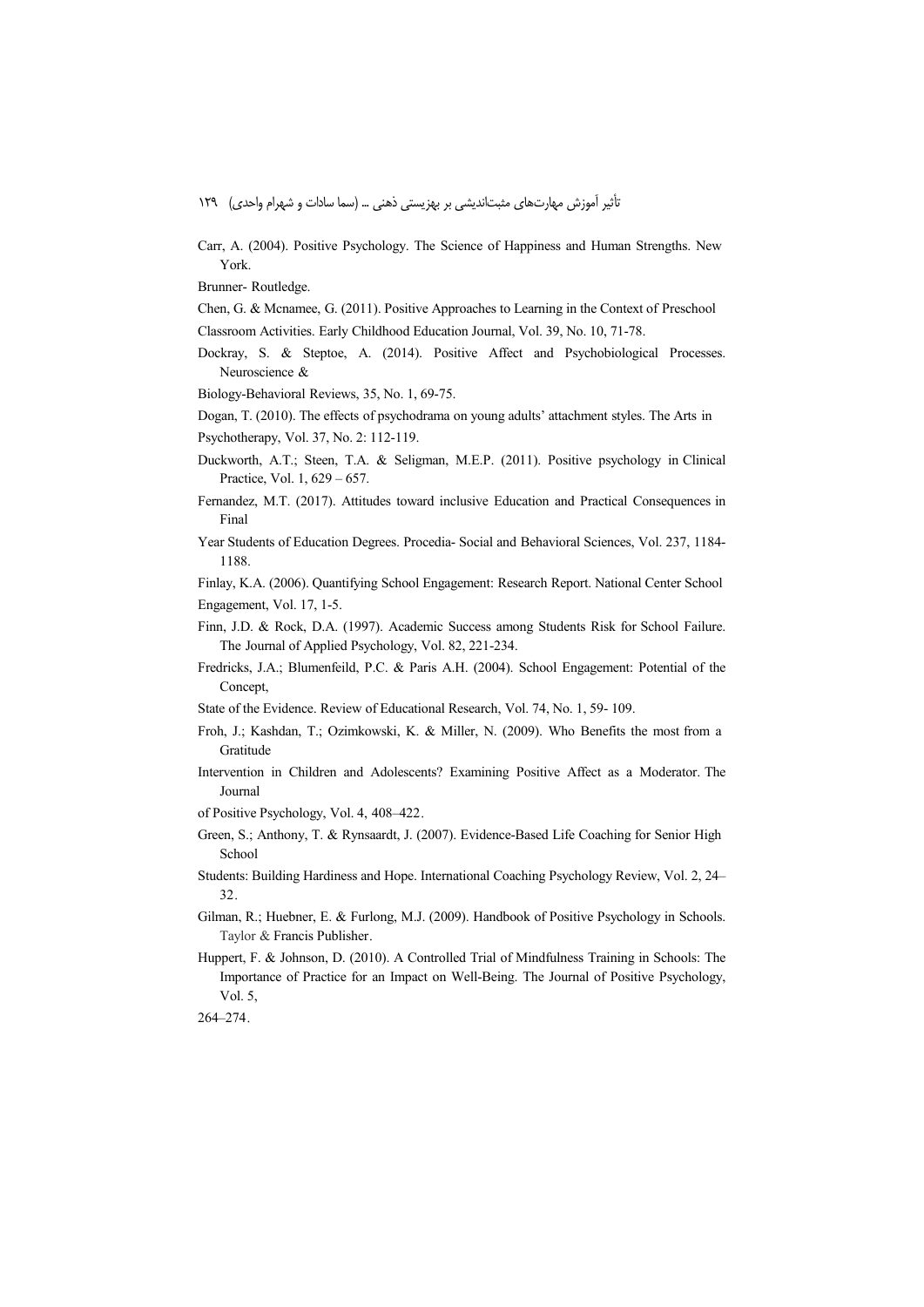- Janosz, M.; Blance, M.; Boulerica, B. and Tremblay, R.E. (2000)." Predicting Different Types of School Dropouts: A Typological Approach with Two longitudinal Samples". Journal of Educational Psychology, Vol. 97, No. 1:171-190.
- Konu, A.I. & Rimpela, M.K. (2002). Well-Being in Schools: a Conceptual Model. Health Promotion
- International, Vol. 17, 79–87.
- Konu, A.I.; Rimpela¨, M.K. & Lintonen, T.P. (2002). Factors Associated with Schoolchildren's General Subjective Well-Being. Health Education Research, Vol. 17, 155–165.
- Keyes, C.L.M. (1998). Social Wellbeing. Social Psychology Quarterly, Vol. 61, 121-140.
- Keyes, C.L.M & Shapiro, A.D. (2004). Social Well-Being in the United States: A Descriptive
- Epidemiology. How Healthy are we. University Chicago Press, 350- 372.
- Layous, K.; Lee, H.; Choi, I. & Lyubomirsky, S. (2016). Culture Matters when Designing a Successful

Happiness-Increasing Activity: A Comparison of the United States and South Korea. Journal of Cross-Cultural Psychology, Vol. 44, No. 8, 1294- 1303.

- Layous, K.; Chancellor, J. & Lyubomirsky, S. (2014). Positive Activities as Protective Factors Against
- Mental Health Conditions. Journal of Abnormal Psychology, 123, No. 1, 3-12.
- Lee, J. & Shute, V. J. (2010). Personal and Social-contextual Factor in K-12 Academic Performance:
- An Integrative Perspective on Student Learning. Educational Psychologist, Vol. 45, 185-202.
- Linley, A.P. and Joseph, S. (2004). Positive psychology in Practice. USA, New Jersey, John Wiley &
- Sons, Inc.
- Lyubomirsky, S. & Layous, K. (2015). How Do Simple Positive Activities Increase Wellbeing? Association for Psychological Science, Vol. 22, No. 1, 57- 62.
- Marques , S.; Lopez, S. & Pais-Ribeiro, K. (2011). Building Hope for the Future: A Program to Foster
- Strengths in Middle-School Students. Journal of Happiness Studies, Vol. 12, 139–152.
- Marques, S. C.; Pais-Ribeiro, J.L. & Lopez, S.J. (2009). Validation of a Portugue Version of the Children Hope Scale. School Psychology International, Vol. 30, 538– 551.
- Maslach, C.; Schaufeli, W.B. & Leiter M.P. (2001). Job Burnout. Annual Review of Psychology, Vol.
- 52, 422- 439.
- Myers, D.G.; Diener, E. (2010). "Who is Happy?" Psychological Science, Vol. 6, 10-19.
- Moore, K.A & Lippman, L. (2006). What Do Children Need to Flourish? Conceptualizing and
- Measuring Indicators of Positive Development. United State of America: Springer publication.
- Ouweneel, E.; Le Blanc, P.M. & Schaufeli W.B. (2011). Flourishing Students: A Longitudinal Study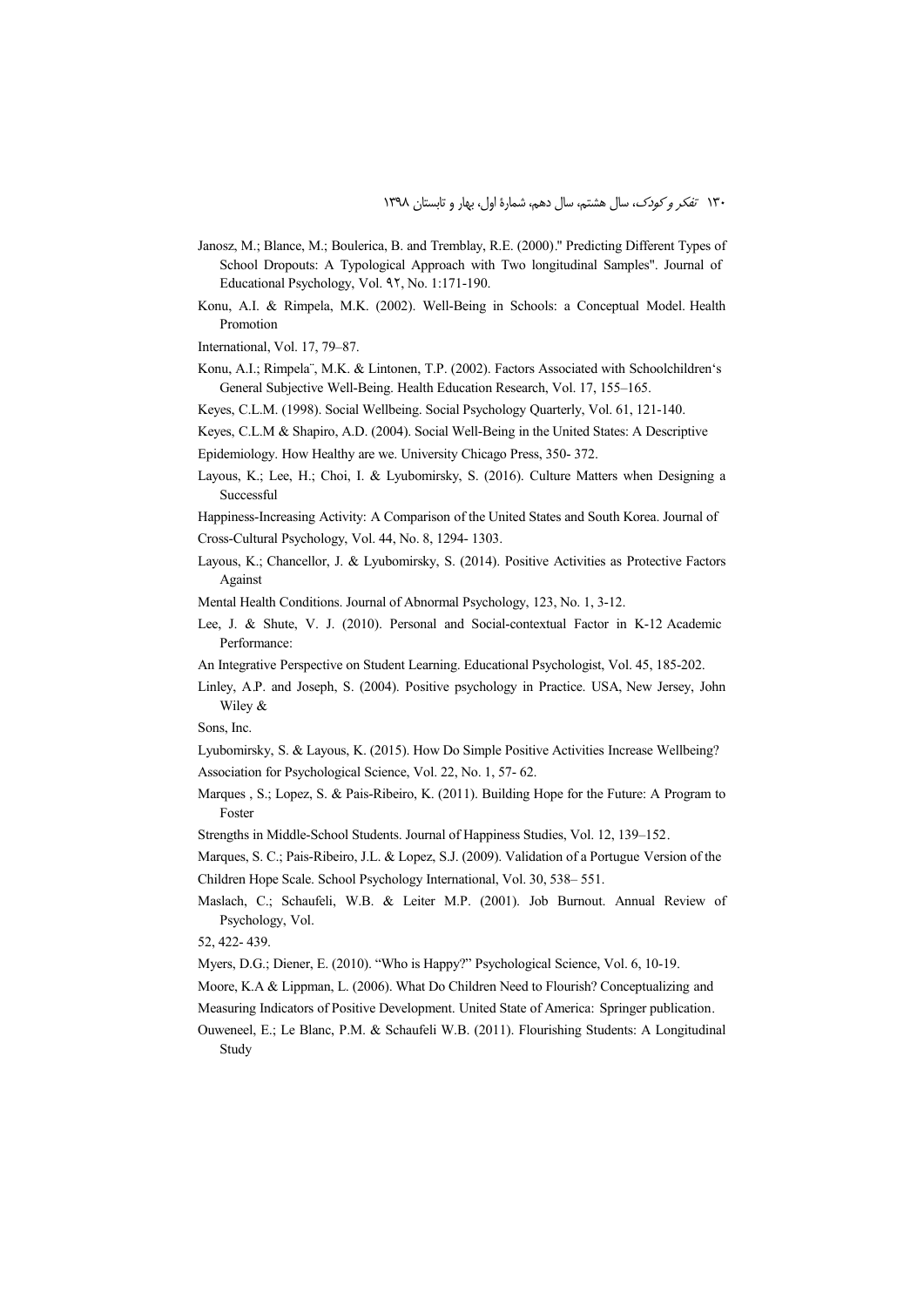on Positive Emotion, Personal Resource and Study Engagement. The Journal of positive Psychology: Dedicated to Furthering Research and Promoting Good Practice, Vol. 6, No. 2, 142-153.

Pezent, G. (2015). Exploring the Role of Positive Psychology Constructs as Protective Factors Against

the Impact of Negative Environmental Variables on the Subjective Well-Being of Older Adults. Texas A & M University.

Ravindran, B. & Green, B. & DeBaker, T. (2000). Predicting Pre Service Teacher Cognitive

- Engagement with Goal an Epistemological Beliefs. Paper Presented Annual Meeting of the
- American Educational Association in New or Lean. Available at: http://www.Science direct com
- Ravishankar, M. & Pan, S.L. (2008). The Influence of Organizational Identification on Organizational

Knowledge Management (KM), Omega, Vol. 36, No. 2, 221-234.

- Reeve, J. & Tseng, M. (2017). How Students Create Motivationally Supportive Learning Environments
- for Themselves: The Concept of Agent Engagement. Journal of Educational Psychology, Vol. 105.

No. 3, 579-595.

Reeve, J. & Tseng, M. (2011). Agency as a Fourth Aspect of Student Engagement during Learning

Activities. Contemporary Educational Psychology, Vol. 36, 257-267.

- Renshaw, T.L.; Long, A.C.J. & Cook, C.R. (2014). Assessing Adolescents' Positive Psychological
- Functioning at School: Development and Validation of the Student Subjective Well-Being
- Questionnaire. American Psychological Association. Available at:

http://dx.doi.org/10.1037/spq000008.

Reschly, A. & Christenson, S.L. (2006). School Completion. In G. Bear and K.Minke (Eds.) Children's

Needs: Development, Prevention, and Intervention Washington DC: National Association of School Psychologist, 147-169.

- Rosario, P.; Nunez, J.C. & Vallejo, G. (2016). Promoting Gypsy Children School Engagement:  $\overline{A}$
- Story- Tool Project to Enhance Self-Regulated Learning. Contemporary Educational Psychology,

Schlechty, P.C. (2005). Creating Create Schools: Six Critical Systems at the Heart of Educational

Innovation. San-Francisco: John wiley and Sons.

Vol. 47, 84-94.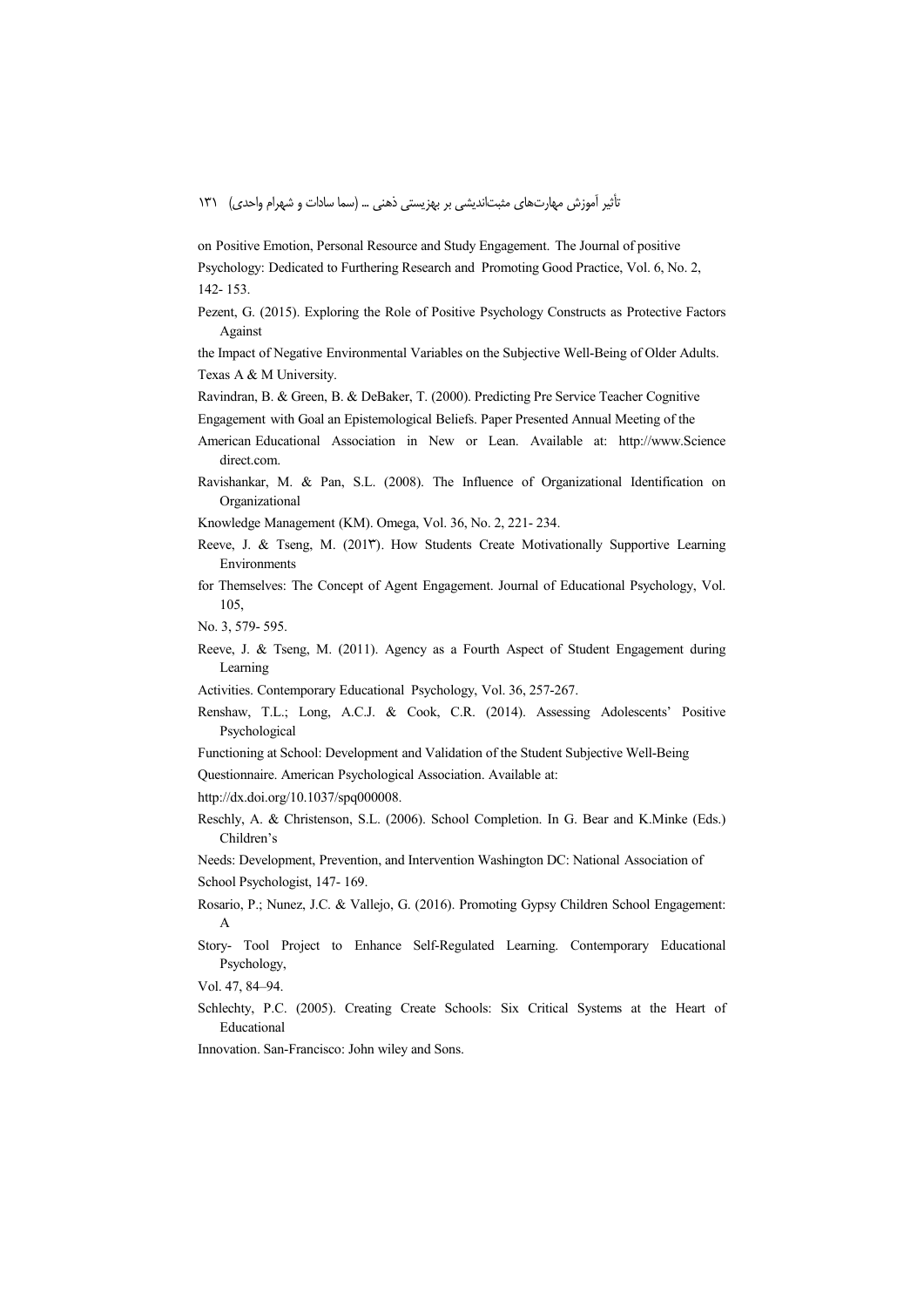Schueller, S.M. (2015). Positive Psychology. Encyclopedia of Human Behavior (2<sup>nd</sup>ed), 140-147.

Seligman, M.E. & Csikszentmihalyi, M. (2014). Positive Psychology: An Introduction. Netherlands:

Springer, 279- 298.

- Seligman, M. & Csikszentmihalyi, M. (2012). Positive psychology: An Introduction. American Psychology, Vol. 55, 5-14.
- Seligman, M.E; Rashid, T. & Parks, A.C. (2006). Positive Psychotherapy. American Psychologist,
- Vol. 61, No. 8, 774-778.

Sergeant, S., & Mongrain, M. (2016). An Online Optimism Intervention Reduces Depression in Pessimistic Individuals. Journal of Consulting and Clinical Psychology, Vol. 13, 157- 165.

- Shankland, R. & Rosset, E. (2017). Review of Brief School-Based Positive Psychological
- Interventions: a Taster for Teachers and Educators, Springer Science. Business Media New York,

Vol. 29, No. 2, 363–392. DOI 10.1007/s10648016- 9357-3.

- Shoshani, A. & Slone, M. (2017). Positive Education for Young Children: Effects of a Positive
- Psychology Intervention for Preschool Children on Subjective Wellbeing and Learning Behaviors.

Frontiers in Psychology, Vol. 8, No. 1866, 1-11.

Shoshani, A.; Steinmetz, S. & Kanat-Maymon, Y. (2016). Effects of the Maytiv Positive Psychology

 School Program on Early Adolescents' Well-Being, Engagement, and Achievement. Journal of

School Psychology; Vol. 57: 73–92.

- Sin, N.L.; Dellaporta, M.D. & Lyubomirsky, S. (2011). Tailoring Positive Psychology Interventions to
- Treat Depressed Individuals. In S.I. Donaldson, M. Csikszentmihalyi, & J. Nakamura (Eds.),
- Applied Positive Psychology. New York: Routledge, 805-814.
- Smith, R.L. & Troth, W.A. (1975). Achievement Motivation: An Rational Approach to Psychological

Education. Journal of Counseling Psychology, Vol. 75: 500-503.

- Snyder, C.R. (2007). Positive psychology: The Scientific and Practical Explorations of Human Strengths. Thousand Oaks, CA: Sage.
- Surez-Orozco, C. & Qin-Hilliard, D.B. (2004). The Cultural Psychology of Academic Engagement:

 Immigrant Boys' Experiences in U.S. Schools. In N. Way & J. Chu (Eds.), Adolescent Boys:

Exploring Diverse Cultures of Boyhood. New York: New York University Press.